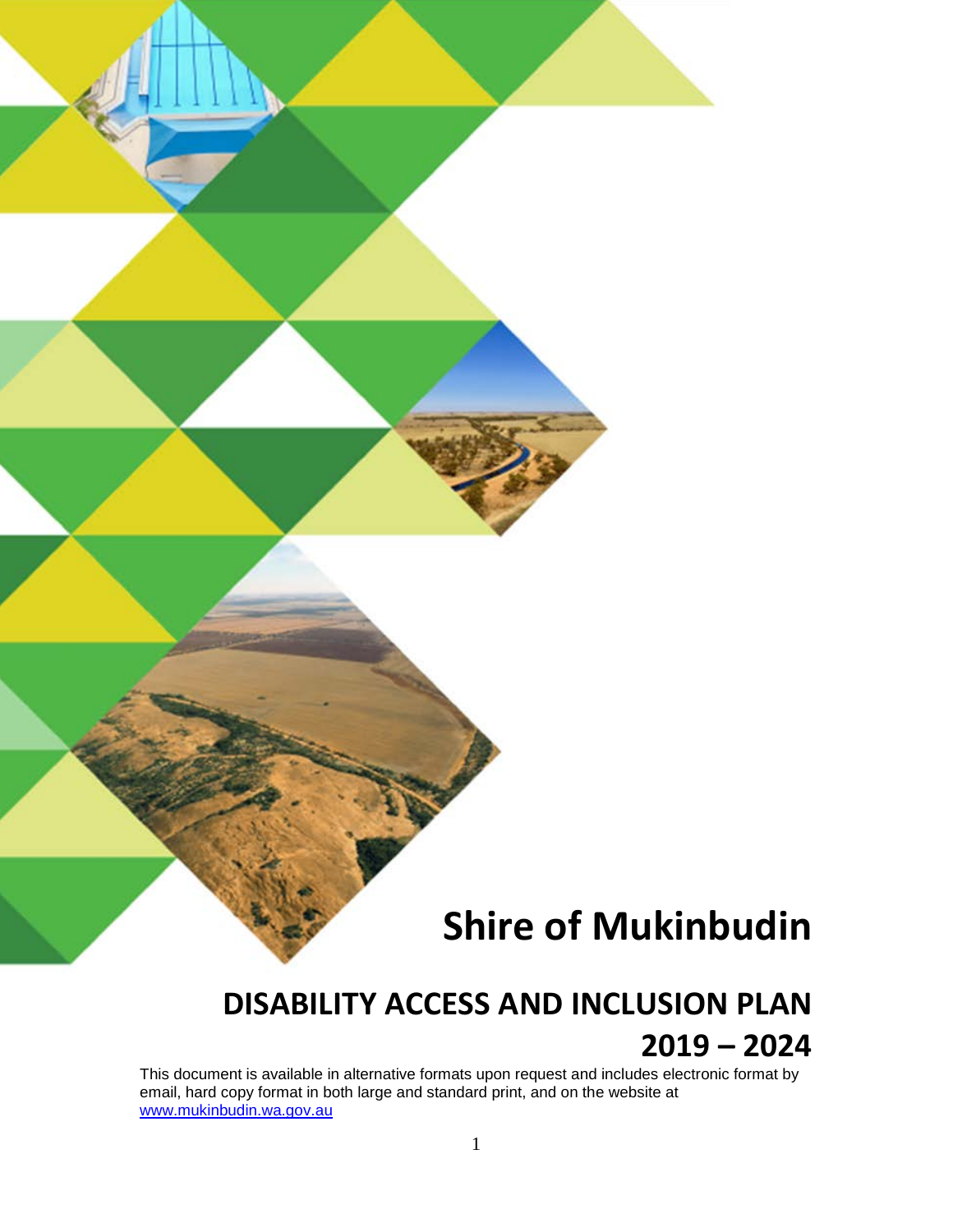# Table of Content

| 1.               | Background |                                                                    |  |  |  |  |
|------------------|------------|--------------------------------------------------------------------|--|--|--|--|
|                  | 1.1        |                                                                    |  |  |  |  |
|                  | 1.2        |                                                                    |  |  |  |  |
|                  | 1.3        | Functions, Facilities and Services (both in-house and contracted)5 |  |  |  |  |
|                  | 1.4        |                                                                    |  |  |  |  |
|                  | 1.5        |                                                                    |  |  |  |  |
|                  | 1.6        |                                                                    |  |  |  |  |
| 2.               |            |                                                                    |  |  |  |  |
|                  | 2.1        |                                                                    |  |  |  |  |
| 3.               |            | Development of Disability Access and Inclusion Plan                |  |  |  |  |
|                  | 3.1        |                                                                    |  |  |  |  |
|                  | 3.2        |                                                                    |  |  |  |  |
|                  | 3.3        |                                                                    |  |  |  |  |
|                  | 3.4        |                                                                    |  |  |  |  |
|                  | 3.5        |                                                                    |  |  |  |  |
|                  | 3.6        |                                                                    |  |  |  |  |
|                  | 3.7        |                                                                    |  |  |  |  |
| $\overline{4}$ . |            |                                                                    |  |  |  |  |
|                  |            |                                                                    |  |  |  |  |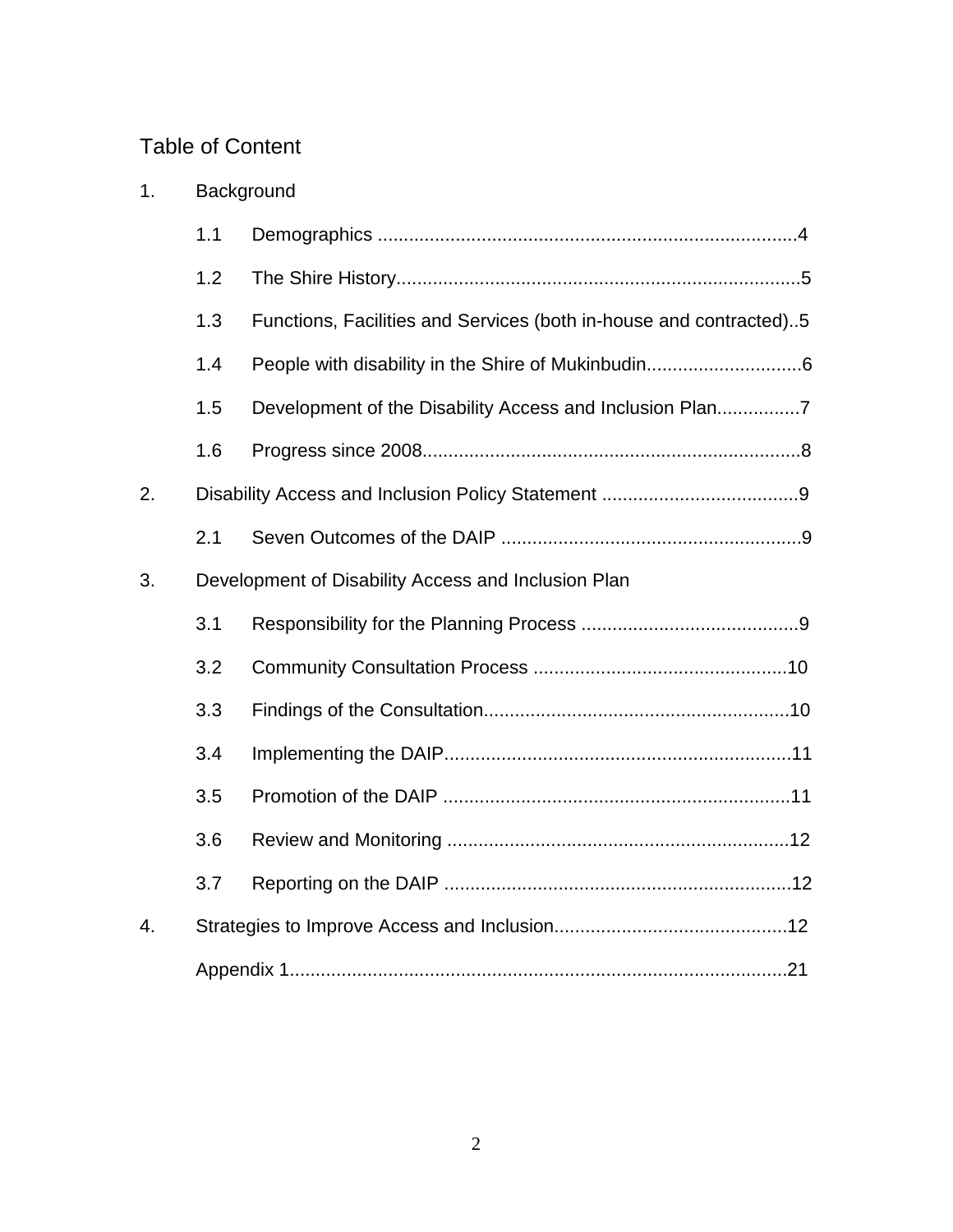# **Acknowledgements**

The Shire of Mukinbudin acknowledges the input received from individuals and groups within the community, which has been invaluable in the preparation of this Disability Access Inclusion Plan.

In particular, thanks are given to all individuals, community members who contributed to this plan and also Shire staff.

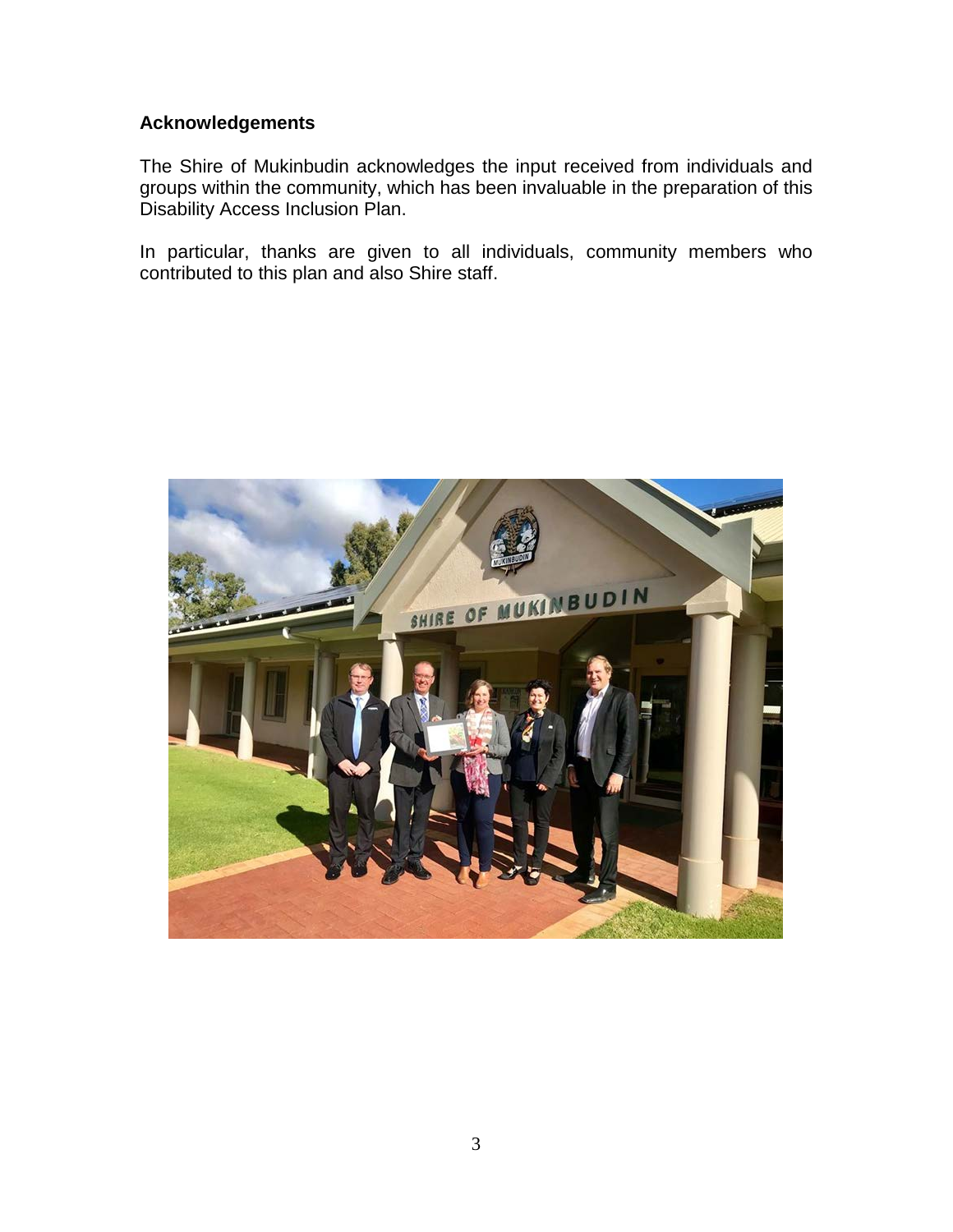# **1. Background**

# **1.1 Demographics**

The Shire of Mukinbudin is situated in the North Eastern Wheatbelt, 293 kilometres north east of Perth and 85 kilometres north of Merredin - 3,437 square kilometres in area. The Shire adjoins the local governments of Mount Marshall, Trayning, Nungarin and Westonia.

The Shire consists of Bonnie Rock, Dandanning, Karloning, Lake Brown, Mukinbudin and Wilgoyne. Mukinbudin is the only developed townsite within the Shire's population of 555. The town is located at the southern end of the Shire and is the service centre for a farming population of 274 with the balance of the population residing in the urban centre of Mukinbudin. The road network involves 921 kilometres of roads links the districts of Mukinbudin, Bonnie Rock, Wialki, Wilgoyne and Lake Brown.

The Shire has a number of sporting facilities for football, hockey, cricket, basketball, golf, netball, lawn bowls, tennis, swimming and pistol shooting. Other facilities accommodate art and craft groups, community service groups, book clubs, Community Shed, playgroup and occasional care centre. The town of Mukinbudin has a Primary School, incorporating a Pre-Primary and Kindergarten, a High School to Year 10, Tertiary and Further Education and Distant Education.



The main local industries in Mukinbudin includes cereal grain farming, sheep and wool farming, small scale mining, farm machinery, metal fabrication and farm stay accommodation. There is also an increase in tourist activity with many fascinating rock formations and spectacular wildflowers mostly in the spring.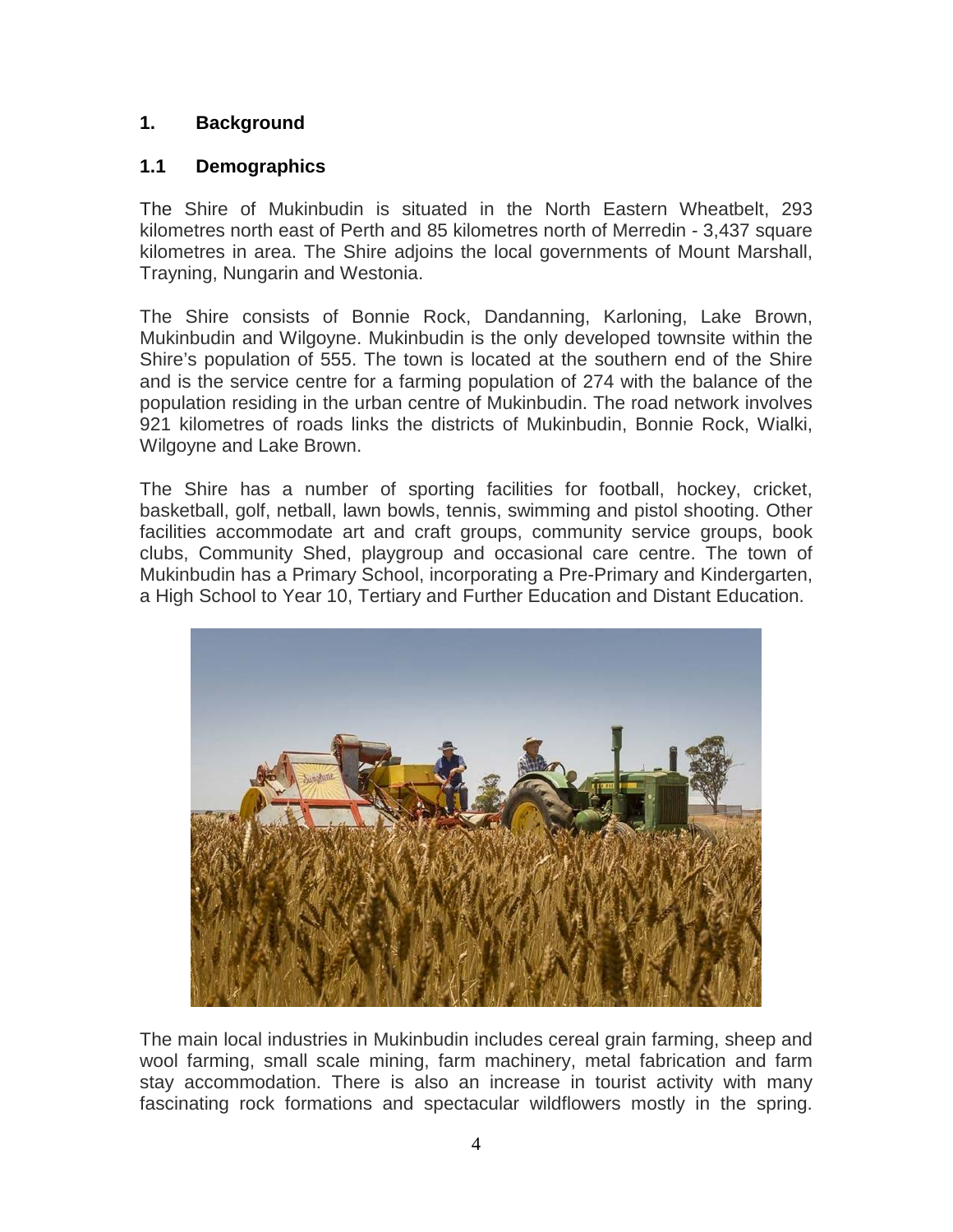Tourist attractions include the many granite outcrops scattered throughout the Shire and the nature reserve with diverse wildflowers and wildlife. A Bed & Breakfast is located on a farm to the north-east of Mukinbudin, from which visitors can readily travel to Beringbooding Rock, Joureding Rock, De-Eranning Rock, and Yanneymooning Rock, plus Elachbutting Rock in neighbouring Westonia Shire. Wattoning Historical Site to the north of Mukinbudin townsite reflects the hardships of collecting water by the pioneers from a gnamma hole, a soak, and two rock lined wells. The Pioneer Botanical Walk along the southern boundary of the Mukinbudin townsite recognises the contribution of pioneer and Aboriginal women in developing the District.

Other historical displays have been compiled within the old Mukinbudin Railway reserve. A corrugated bulk grain silo built in 1949 by Mr Lloyd George Jones that was located 3 kilometres north of the Mukinbudin townsite has been relocated into the town to recognise the importance of the grain growing industry to the District.

# **1.2 The Shire History**

In the 1870s pastoralists took up large leases in excess of 20,000 acres to run sheep, plus land was also taken up by Sandalwood cutters and miners en-route to the goldfields. In 1910 the first farmers arrived to commence wheat growing on their 1,000 acre blocks, and it was some time before they added stock to what had been only a wheat growing enterprise. In 1920 the government decided to extend the railway line from Bencubbin to the Mukinbudin area, and the district surveyor, after inspecting the area, decided that a townsite was required. He advised that the local Farmers and Settlers Association wanted the townsite named Barlbarin instead of Muckenbooding, the name by which the area was then known. Land for the townsite was resumed in 1921, and by 1922 when the townsite was gazetted, the local settlers had changed their mind and now wanted it named Muckenbooding, although preferring a shortened spelling. The Surveyor General, H S King, decided it should be spelt Mukinbudin as noted in the gazettal notice of  $30<sup>th</sup>$  June 1922. Muckenbooding is an Aboriginal name, first recorded use in 1889 for Muckenbooding Rock, however, the meaning of the name is not known.

In 1922 the townsite of Mukinbudin was part of the Nungarin Road Board. In 1933 a separate Road Board was established with Mukinbudin as its administrative centre with two smaller sidings within its boundaries – Bonnie Rock to the north and Lake Brown to the east of Mukinbudin, respectively.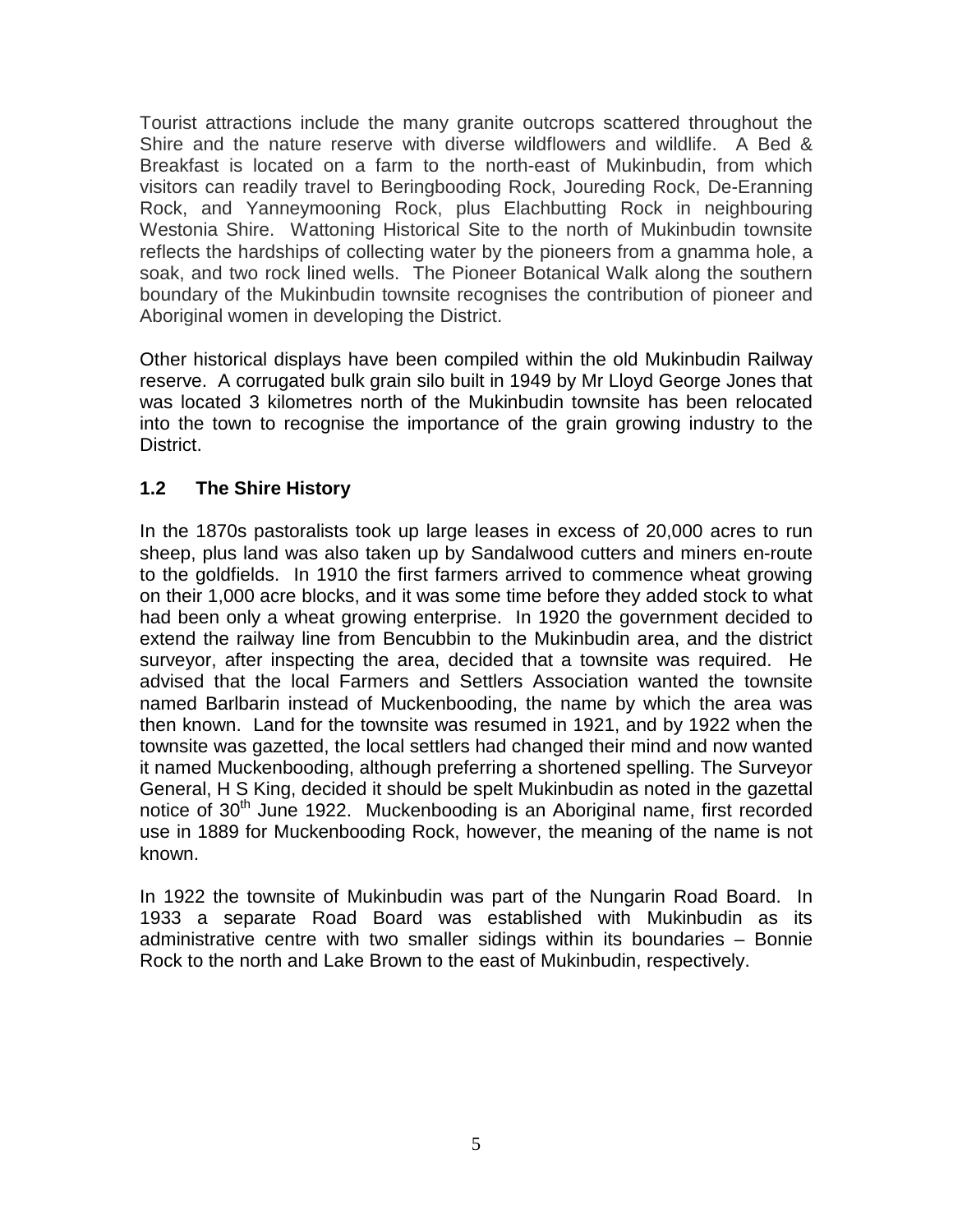### **1.3 Functions, Facilities and Services (both in-house and contracted) provided by the Shire of Mukinbudin**

The Shire of Mukinbudin is governed by nine elected members of Council, who are responsible for an annual budget of about \$2.6 million. The Shire of Mukinbudin provides a range of functions, facilities and services including but not limited to:

- **Services to property include:** construction and maintenance of roads and footpaths; stormwater drainage; domestic waste collection and disposal, including recycling of certain domestic waste; drumMUSTER collection services and facility; litter control and street cleaning; street tree and roadside tree pruning; bushfire control; dog control; cat control and maintenance of parks and gardens.
- **Recreation Services to the community include:** provision and maintenance of outdoor playing areas for football, cricket, hockey, basketball, and tennis, including lawn bowls, the public swimming pool facility, children's playground, and Pioneer Botanical Walk trail; plus provision and maintenance of the sporting complex with its social lounge/bar facilities and an indoor hall which carters for basketball/netball/volleyball.
- **General Services to the community include:** providing rooms for the visiting doctor Allied Health Services are available through the Mukinbudin Nursing Post; Community Resource Centre, Ambulance service is on call; a public library; provide and take bookings for the community bus; caravan park; and cemetery.
- **Local Government Regulatory Services to the community include:** planning processes; building control; environmental health; public health; and ranger service.
- **Local Government Administration Services to the community include:** provision of general information to the public, lodging and resolution of complaints, collection of rates; vehicle and firearm licensing, and dog registrations.
- **Processes of Local Government include:** ordinary and special council and committee meetings, annual elector meetings and election of council members.

Shire facilities include:

- Mukinbudin Public Library
- Mukinbudin Memorial Hall
- Mukinbudin Memorial Pool
- Mukinbudin Community Resource Centre
- Mukinbudin Sporting Complex
- Mukinbudin Caravan Park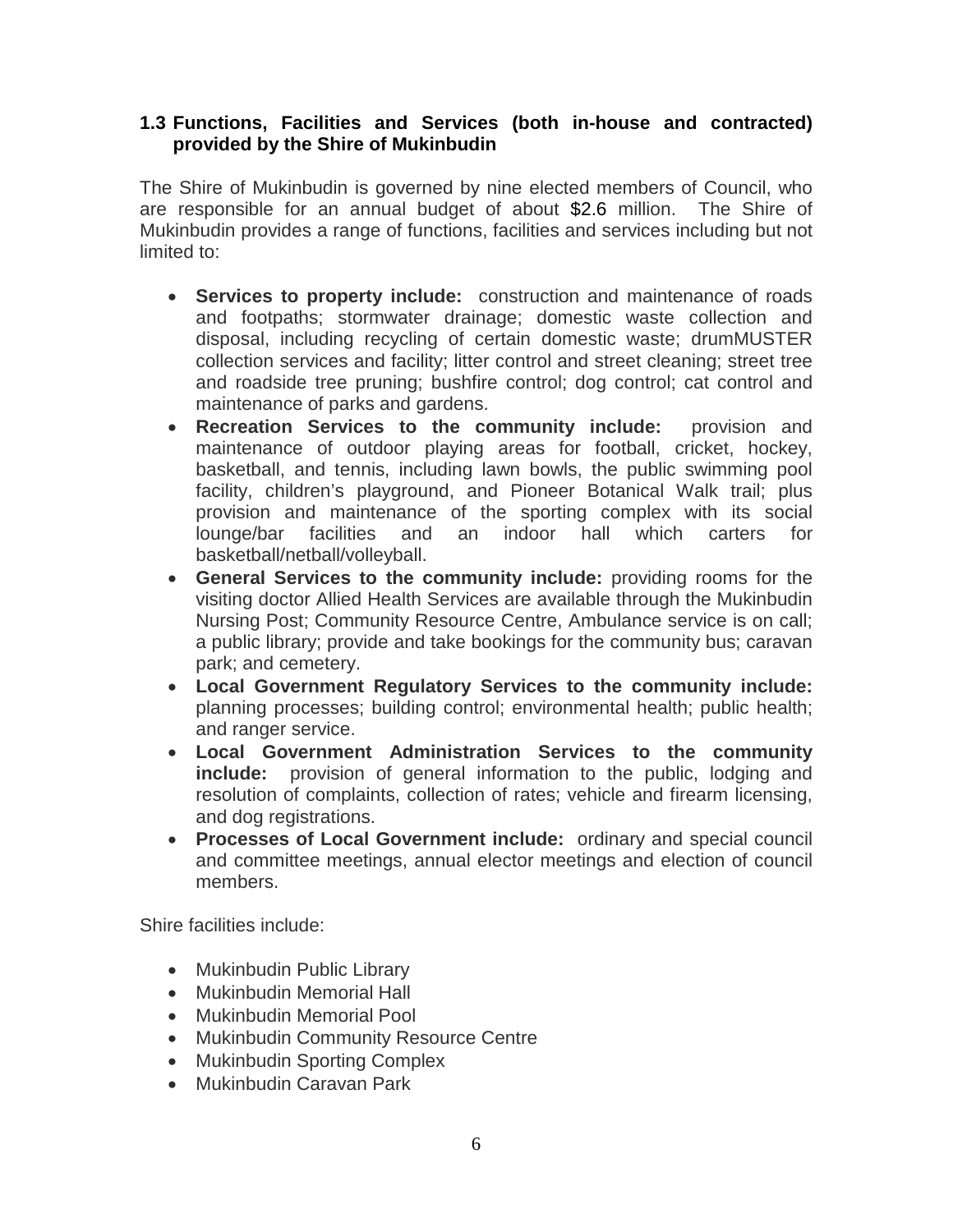

# **1.4 People with disability in the Shire of Mukinbudin**

The WA Disability Services Act (1993) defines disability as a condition:

- That is attributed to an intellectual, cognitive, neurological, sensory or physical impairment or a combination of those impairments
- That is permanent or likely to be permanent; and
- That may or may not be episodic in nature, and
- That results in a substantially reduced capacity of the person for communication, social interaction learning or mobility and a need for continuing support services

The Australian Bureau of Statistics (ABS) Survey of Disability, Ageing and Carers (2015) estimated that 18.3% of the population in Australia had a disability. The Shire population is 555 people (2016 Census) and it is therefore estimated that 76 people living in the Shire have a physical disability.

Due to the size of the population and its proximity to the Shire of Merredin, which is a regional centre, there are limited facilities provided in the Mukinbudin Shire for people living with disability although future plans are to ensure universal design for new projects undertaken by the Shire.

As a result of consultation with construction companies operating within Wheatbelt areas, recognition is being given to demographic research and emerging trends. This research identifies that many retired persons are electing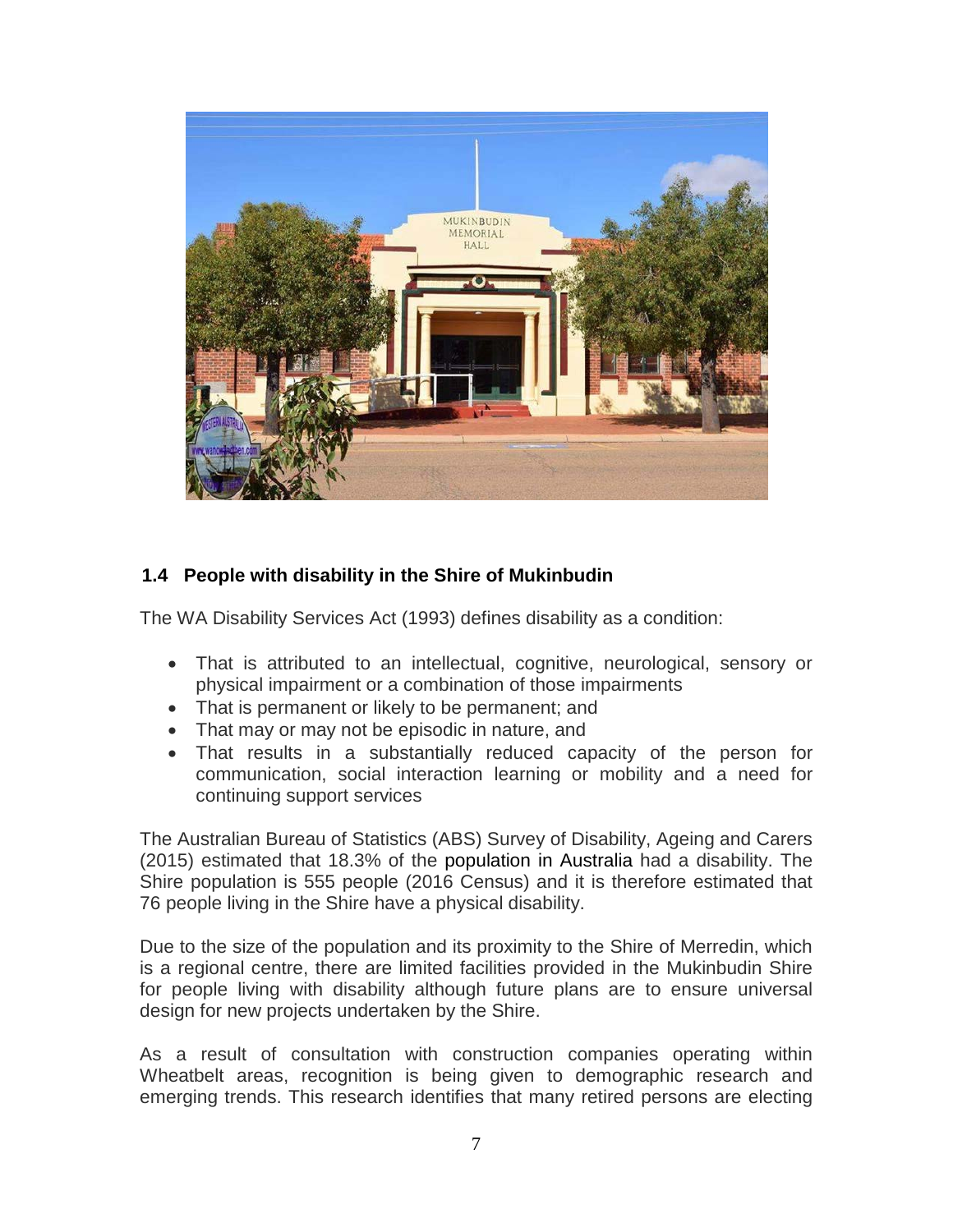to sell their homes in Perth and surrounding metropolitan areas for more affordable housing in the Wheatbelt. People considering a move to the Wheatbelt are influenced by the facilities available in the towns such as medical services and the accessibility and inclusivity of the towns. Towns with accessible public buildings, footpaths, shops and clubs are considered highly when choosing to relocate. This trend is being embraced at CEO level to encourage re-vitalisation and growth as more people choose to re-locate and settle into the towns. By recognising these current trends and the subsequent future needs of the local community, the Shire is better placed to prioritise areas for access and inclusion particularly with community and town building in mind as part of the Shire's Strategic Plan.

The Shire has a new Health Centre and a nearby hospital in Kununoppin, 45kms away in the Shire of Trayning. Volunteer ambulance service provides transport to and from the hospital and beyond. Several local residents give their time and resources to drive people to Merredin for medical appointments if they have no other means of getting there.



Public toilet facilities can be found outside the Council Administration Office, in the Recreation Centre, and the public toilets at the old Railway Station and all have facilities suitable for people with disability. There is aged accommodation available within the Mukinbudin townsite consisting of twelve duplex units. The Shire has committed to the NEWROC scheme for the construction of up to three universal designed dwellings for rental.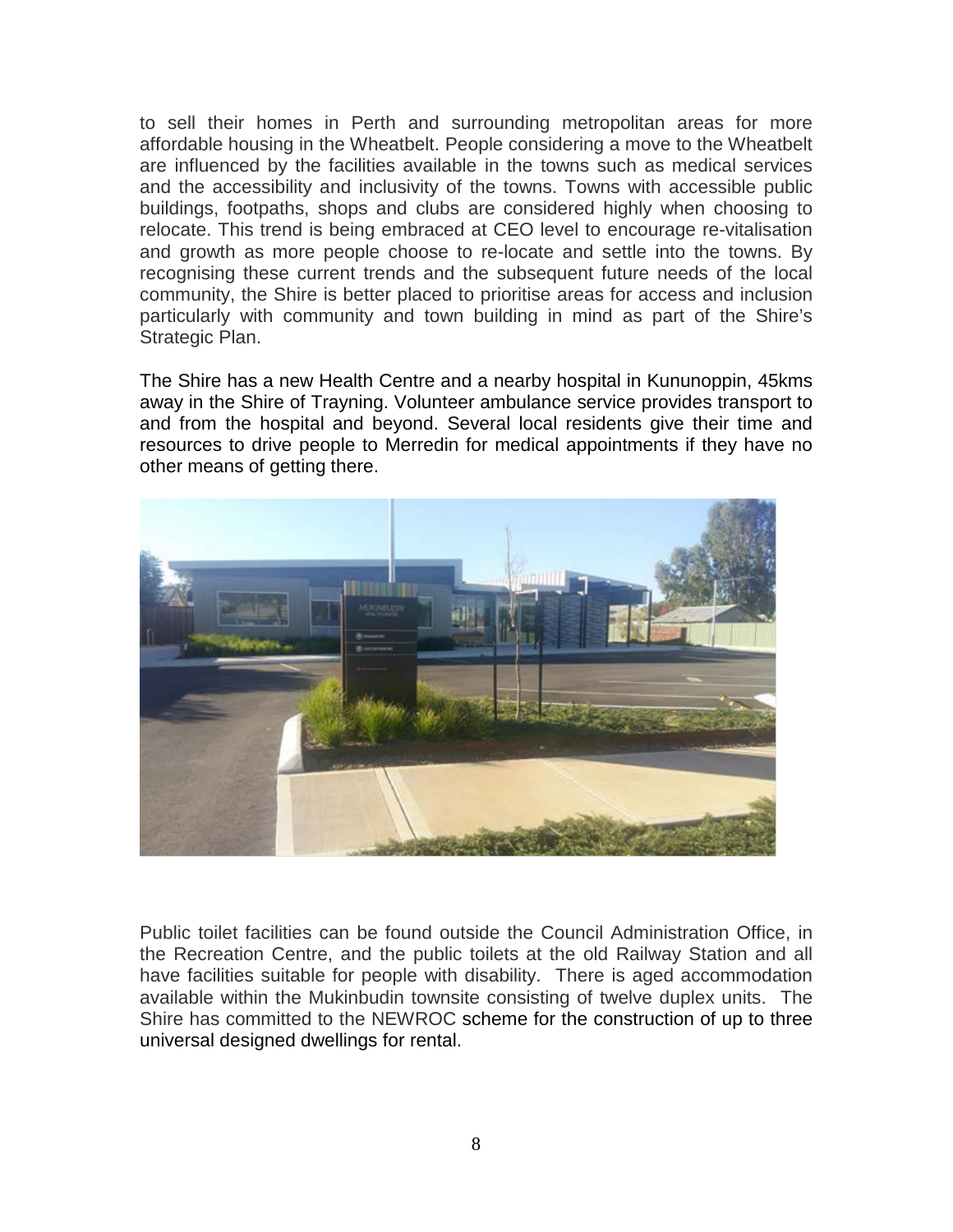# **1.5 Development of the Disability Access and Inclusion Plan**

The Western Australia Disability Services Act requires all Local Governments to develop and implement a Disability Access and Inclusion Plan (DAIP) to ensure that people with disability have equal access to its information, facilities and services.

The Shire's Disability Access and Inclusion Plan is updated every five years. The plan is reviewed annually and an annual report is submitted to the Disability Services Commission.

# **1.6 Progress since 2008**

The Shire of Mukinbudin is committed to facilitating the inclusion of people with disability through the improvement of access to its facilities and services. To meet this goal, the Council reviewed the 2008 – 2012 and 2012-2017 Disability Access & Inclusion Plan in order to address barriers for people with disability and ensure present and future needs for persons with disability is identified and addressed. Since adopting the plan, the Shire of Mukinbudin has implemented a number of initiatives, some of which are highlighted in '*Appendix 1: Achievements'.*

The Shire has continued to improve access and remove barriers through the implementation of many strategies contained in the plan. Significant progress has been made towards providing better access to the community specifically age related disability and increased levels of engagement.

# **2. Disability Access and Inclusion Policy Statement**

The Shire of Mukinbudin is committed to ensuring that the community is accessible and inclusive for people with disability, their families, and carers.

The Shire of Mukinbudin also interprets an accessible and inclusive community as one in which all Council functions, facilities, and services (both in-house and contracted) are inclusive and accessible for people with disability as they are for other people in the wider community. The Shire will endeavour to the best of the Shires capacity to meet the needs of persons with disability.

To this end the Shire of Mukinbudin will strive to –

- recognise that people with disability are valued members of the community who make a variety of contributions to local, social, economic, and cultural life.
- believe that a community that recognises its diversity and supports the participation and inclusion of all its members makes for a richer community life.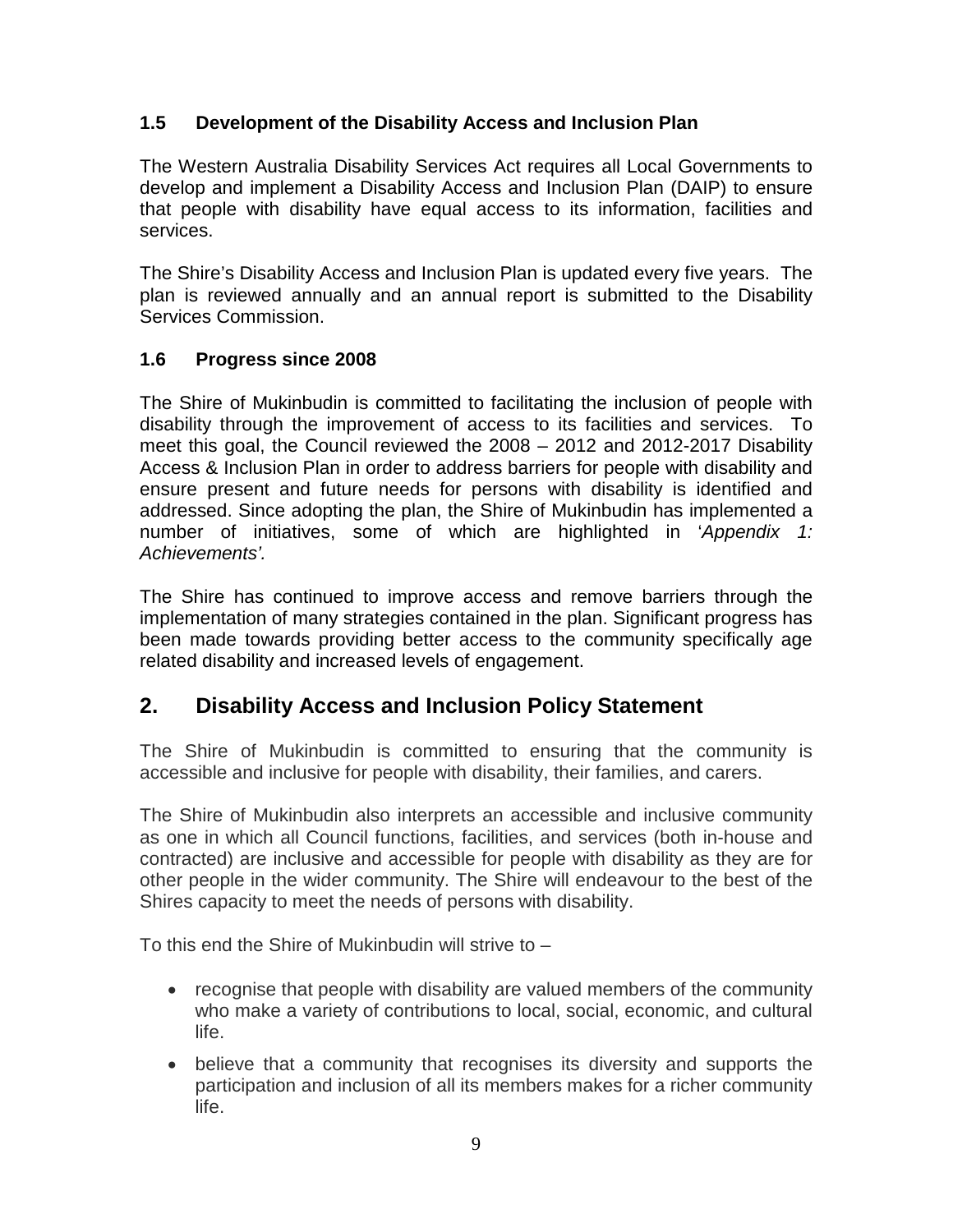- believe that people with disability, their families and carers should be supported to remain living and participating in the community.
- be committed to consulting with people with disability, their families and carers, and the community in general, to ensure that barriers to access and inclusion are appropriately addressed.
- be committed to supporting local community groups and other relevant organisations to facilitate the inclusion of people with disability through access to information, services, and facilities in the community.
- be committed to ensuring that its agents and contractors work towards the desired outcomes in the Shire's DAIP.

# **2.1 Seven Outcomes of the DAIP**

The Shire of Mukinbudin is also dedicated to achieving the seven desired outcomes through its DAIP. They are:-

- 1) People with disability, their families and carers have the same opportunities as other people to access the services of, and any events organised by, the Shire of Mukinbudin.
- 2) People with disability have the same opportunities as other people to access all buildings of a public nature, plus other facilities provided by the Shire of Mukinbudin.
- 3) People with disability receive information from the Shire of Mukinbudin in a format that will enable them to access the information as readily as other people are able to access it.
- 4) People with disability receive the same level and quality of service from the staff of, and contractors/agents to, the Shire of Mukinbudin.
- 5) People with disability have the same opportunities as other people to make complaints to the Shire of Mukinbudin.
- 6) People with disability have the same opportunities as other people to participate in any public consultation process with the Shire of Mukinbudin.
- 7) People with disability have the same opportunities as other people to obtain and maintain employment with the Shire of Mukinbudin.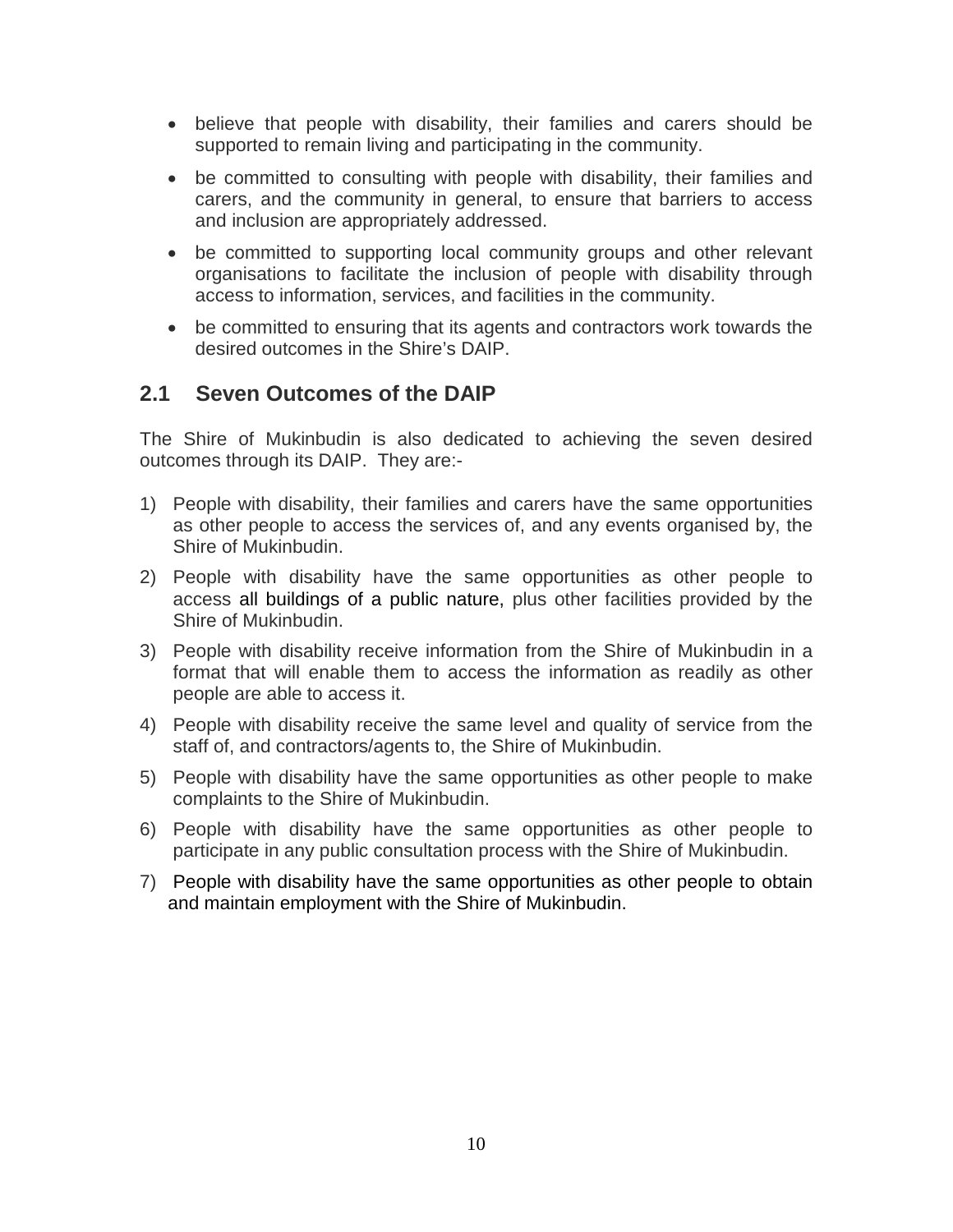# **3. Development of the Disability Access and Inclusion Plan (DAIP)**

# **3.1 Responsibility for the planning process**

The Shire CEO has the responsibility to oversee the development, implementation, review and evaluation of the plan. The final plan is required to be endorsed by Council and it is the responsibility of all officers to implement the relevant actions. Weekly meetings are held on Wednesday with the CEO and Shire senior officers coordinating the DAIP. The Shire office staff discusses Shire operational matters on a daily basis inclusive of access and inclusion. Advertising for comment on the DAIP was invited through the local paper, notice boards, and leaflets at popular counters and posted on the Shire website. The Shire of Mukinbudin has reviewed and developed Disability Access and Inclusion Plan for the period of 2019 – 2024.

# **3.2 Community Consultation Process**

In 2018, the Principal Environmental Health Officer (PEHO) undertook a review of the Shire's Disability Access and Inclusion Plan 2012-2017 to guide further improvements to access and inclusion. A new DAIP 2019 -2024 draft was developed. The process included:

- Examination of the current Disability Access Plan and subsequent progress reports to see what has been implemented to date, and to decide which areas require ongoing attention
- Review of annual progress reports, relevant council documents, disability legislation, developing trends and best practice in access and inclusion;
- Consultation with staff, consumers and the wider community;
- Consultation with professional and Department of Communities;
- Compliance with the Disability Services Regulations 2004 and its relevant amendments.

Advertisements were placed in the local community newsletter asking for areas of access and inclusion people felt needed to be addressed and/or improved to help develop the Shire's new DAIP or to provide advice on aspects that should be included in the DAIP. At the conclusion of the circulation of the questionnaires and comment papers the DAIP was drafted by Shire staff and has been advertised for final public comment.

# **3.3 Findings of the Review**

The consultation provided an opportunity for a cross-section of staff and community members to comment on the plan. Feedback indicated that the Shire has made improvements to access across all seven outcomes of the DAIP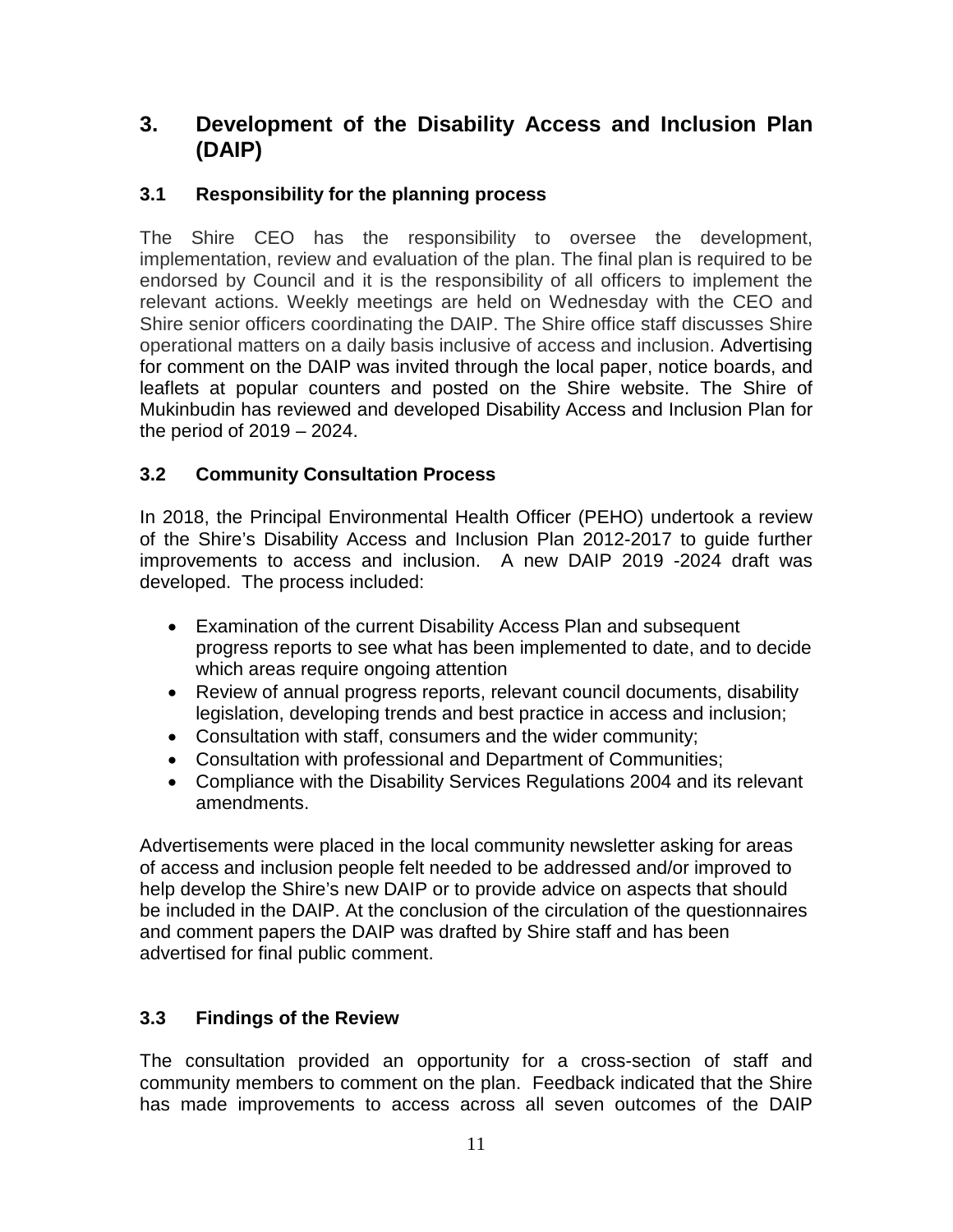including buildings, facilities, services and employment as required by the current legislation.

High levels of satisfaction were indicated in the following areas:

- Accessing information
- ACROD accessible parking
- Improved ramps
- Receiving high levels of customer service
- Opportunity to make complaints
- Employment





The review identified that the Shire has addressed all barriers to access and inclusion within the 2012 - 2017 DAIP with exception of the following areas that require further improvement.

- Ensure that the Shire's website meets contemporary good practice
- Resealed old and damaged ramps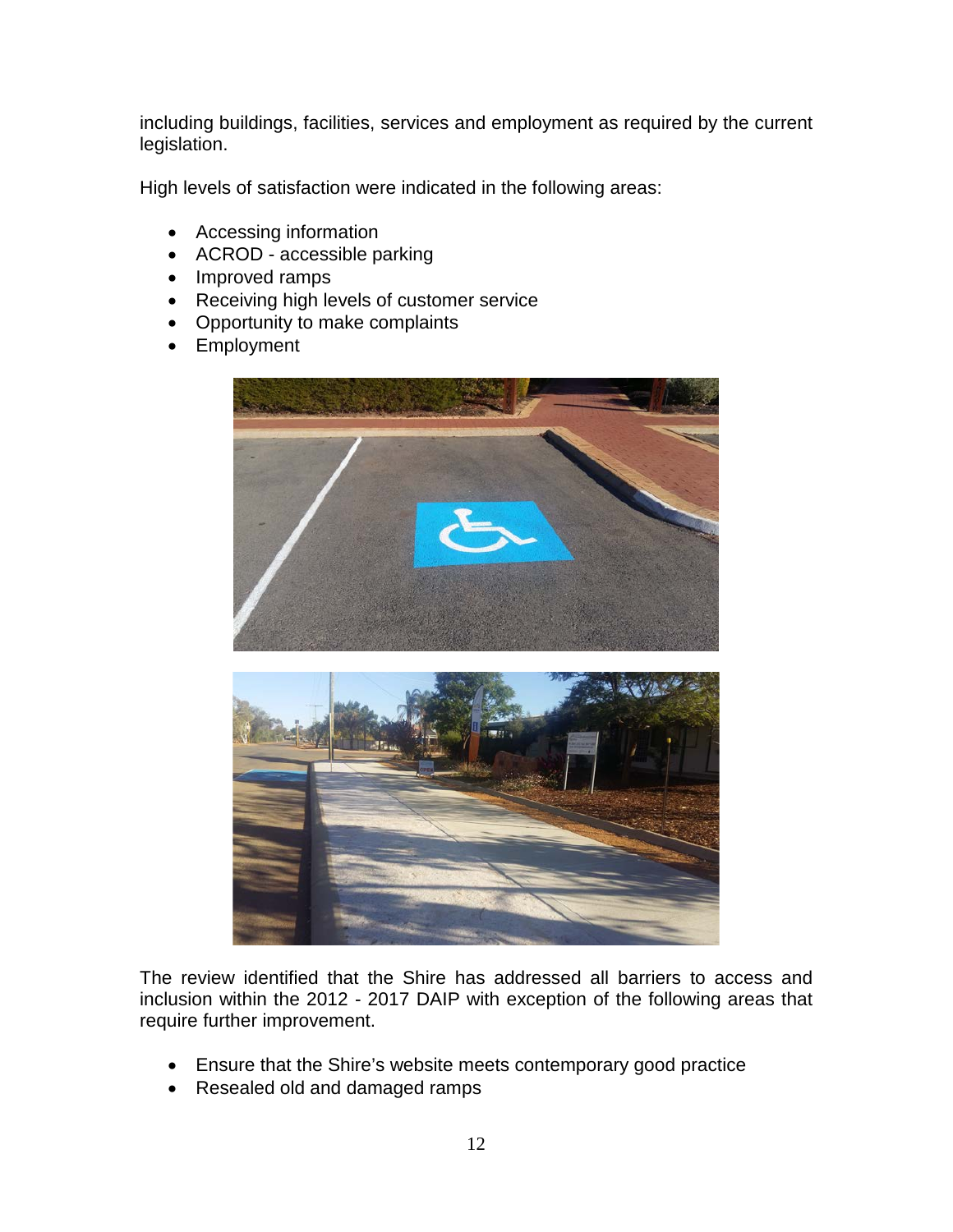The identification of this and the continuing evolution of identified barriers to access and inclusion form a guide to the implementation of Shire of Mukinbudin 2019 - 2024 DAIP. Barriers to access and inclusion when identified have not been prioritised; they will be dealt with individually on a case by case basis to allow flexibility should a need become more pressing and/or more readily addressed through appropriate funding and works. This approach assists in coordinating and funding for the completion of the strategies which have been designed to work in with day to day Shire operations to identify and deal with access and inclusion barriers.

# **3.4 Implementation of the DAIP**

Implementation of the DAIP is the responsibility of all areas of the Shire. The Disability Services Act (1993) requires public authorities to take all practical measures to ensure that the DAIP is implemented by all its officers, employees, agents and contractors.

A clause has been included in all contract and tender documents advising Contractors of their obligation to implement the Shire of Mukinbudin's DAIP wherever practicable and report annually on their compliance with the plan. Shire tender documents will include reference to the Shire of Mukinbudin DAIP and the requirement for contractors to be aware of and work towards its desired outcomes. Contractors will receive a copy of the DAIP and a copy of the contractor reporting form to complete and return to the Shire at the completion of their contract (or annually, whichever occurs first).

The Shire has also developed an evaluation form for local groups and organisations that receive funding from the Shire to capture how many people with disability attend community facilitated, Shire funded events and activities.

# **3.5 Promoting the DAIP**

Once the DAIP has been endorsed by Council and the Disability Services Commission it will be promoted widely via the website, through an advertisement in the local newspapers and at community events.

Copies of the DAIP can be obtained from the Shire and will be made available in alternative formats upon request. All staff shall undertake a Disability Awareness Training and information on how to access the DAIP.

#### **3.6 Review and Monitoring**

The Disability Services Act requires that DAIPs be reviewed at least every five years. Whenever the DAIP is amended, a copy of the amended plan must be lodged with the Disability Services Commission and advertised the community.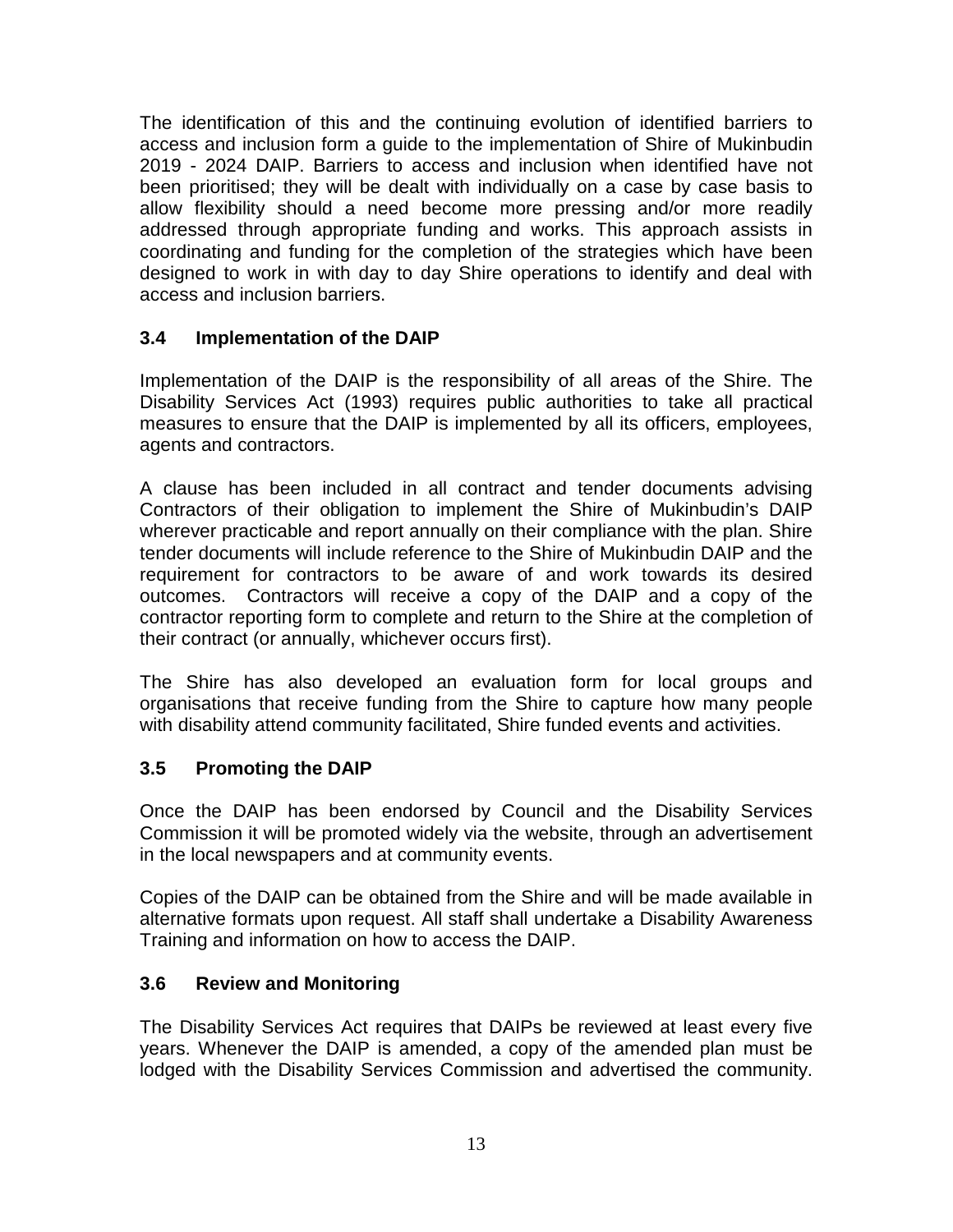The Implementation Plan can be updated more frequently at the discretion of the Shire.

# **3.7 Reporting on the DAIP**

The Disability Services Act 1993 sets out the minimum reporting requirements for public authorities in relation to DAIPs.

The Shire of Mukinbudin will report on the implementation of its DAIP through the annual report outlining:

- Progress towards the desired outcomes of its DAIP;
- Progress of its agents and contractors towards meeting the six desired outcomes; and
- The strategies used to inform its agents and contractors of its DAIP.

The Shire is also required to report on progress in the prescribed format to the Disability Services Commission annually.

# **4. Strategies to Improve Access and Inclusion**

The seven desired outcomes provide a framework for strategies aimed at improving access and inclusion for people with disability. The following strategies will be reflected in Council's 2019-2024 Implementation Plan.

# **Outcome 1:**

People with disability have the same opportunities as other people to access the services of, and any events organised or sponsored by the Shire of Mukinbudin.

| <b>Strategies</b>                                           | <b>Timeline</b> |
|-------------------------------------------------------------|-----------------|
| Consult people with disability on their need for services   | Annually        |
| and the accessibility of current services                   | Ongoing         |
| Monitor the Shire facilities and support services to ensure | Ongoing         |
| equitable access and inclusion                              |                 |
| Promote the inclusion of the DAIP values and goals into     | Ongoing         |
| other Shire plans and strategies                            |                 |
| Ensure that as far as possible and practicable, all events  | Ongoing         |
| are inclusive to people with disability                     |                 |
| Engage with appropriate entities to implement and           | Ongoing         |
| broadcast the Shire's access and inclusion initiatives      |                 |
|                                                             |                 |

# **Outcome 2:**

People with disability have the same opportunities as other people to access the buildings and other facilities provided by the Shire of Mukinbudin.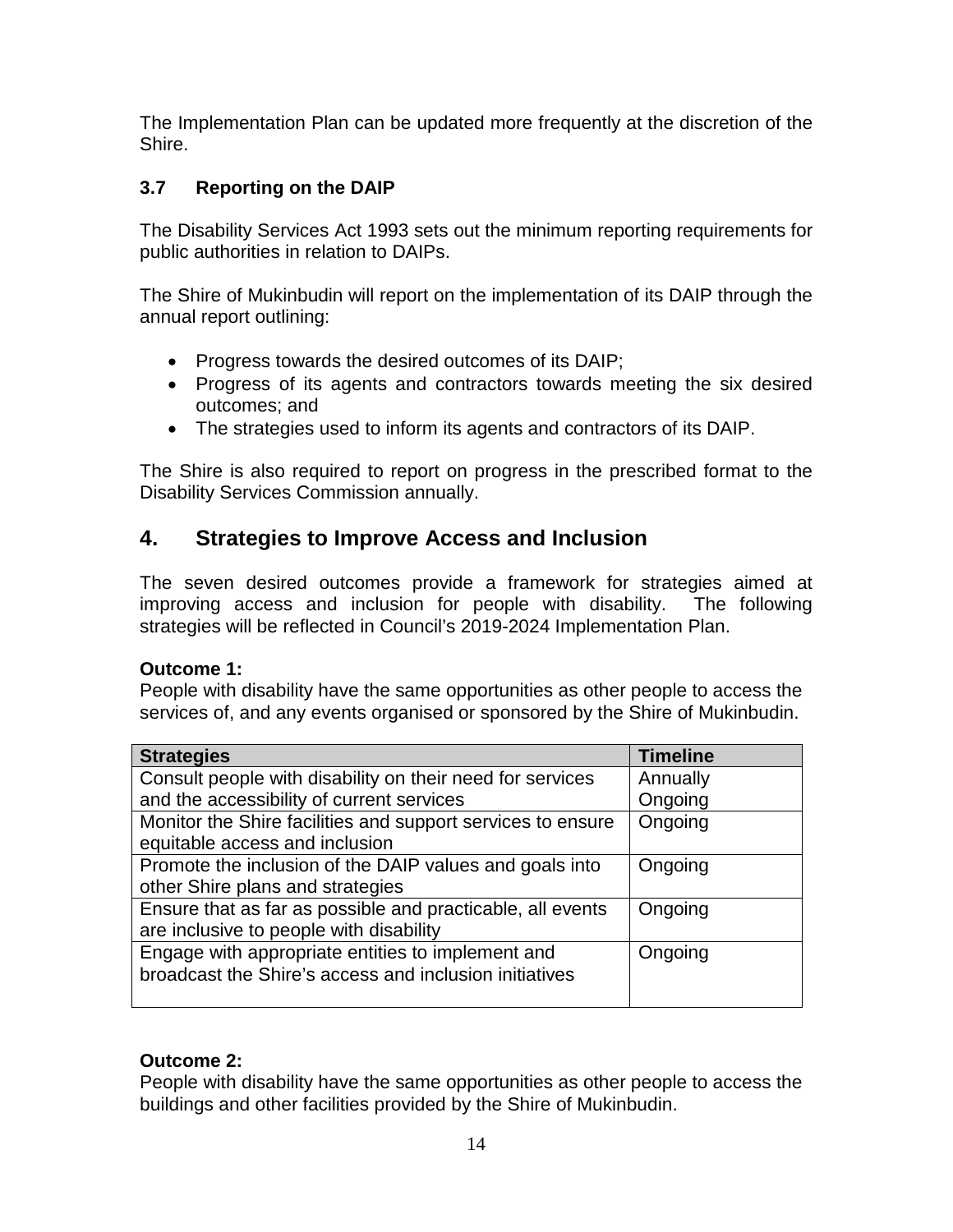| <b>Strategies</b>                                                                                                                                                                     | <b>Timeline</b> |
|---------------------------------------------------------------------------------------------------------------------------------------------------------------------------------------|-----------------|
| Identify footpaths, playgrounds, parks and public buildings<br>which require upgrade to improve access for people with                                                                | Ongoing         |
| disability                                                                                                                                                                            |                 |
| Ensure new and redevelopment building works, wherever<br>practical provide access for people with disability in<br>accordance with current Standards on Access and<br><b>Mobility</b> | Ongoing         |
| Ensure adequate car parking for people with disability in<br>all Shire of Mukinbudin car parks                                                                                        | Ongoing         |
| Advocate to local businesses the benefits of providing<br>accessible facilities and amenities and the importance of<br>employing people with disability                               | Ongoing         |

# **Outcome 3:**

People with disability receive information from Shire of Mukinbudin in a format that will enable them to access the information as readily as other people are able to access it.

| <b>Strategies</b>                                            | <b>Timeline</b> |
|--------------------------------------------------------------|-----------------|
| Ensure information on Council and Shire services,            | Ongoing         |
| facilities is available and accessible in a range of formats |                 |
| by all sectors of the community                              |                 |
| Ensure the Shire website meets best practice standards       | Ongoing         |
| for people with disability                                   |                 |
| Consider the needs of people with disability when            | Ongoing         |
| producing advertising materials for events and activities    |                 |

# **Outcome 4:**

People with disability receive the same level and quality of service from the staff of the Shire of Mukinbudin as other people receive from the staff of the Shire of Mukinbudin.

| <b>Strategies</b>                                            | <b>Timeline</b>  |
|--------------------------------------------------------------|------------------|
| Raise awareness and understanding amongst existing           | Ongoing          |
| staff, new employees about the disability access and         |                  |
| inclusion.                                                   |                  |
| Provide disability awareness training to staff to ensure     | Ongoing          |
| they have the skills to offer high quality customer services |                  |
| to people with disability.                                   |                  |
| Encourage the identification of opportunities to improve     | Ongoing          |
| the quality of service to people with disability             |                  |
| Ensure that staff, agents and contractors are aware of the   | Annually ongoing |
| relevant legislative requirements of the Disability Service  |                  |
| Act (1993)                                                   |                  |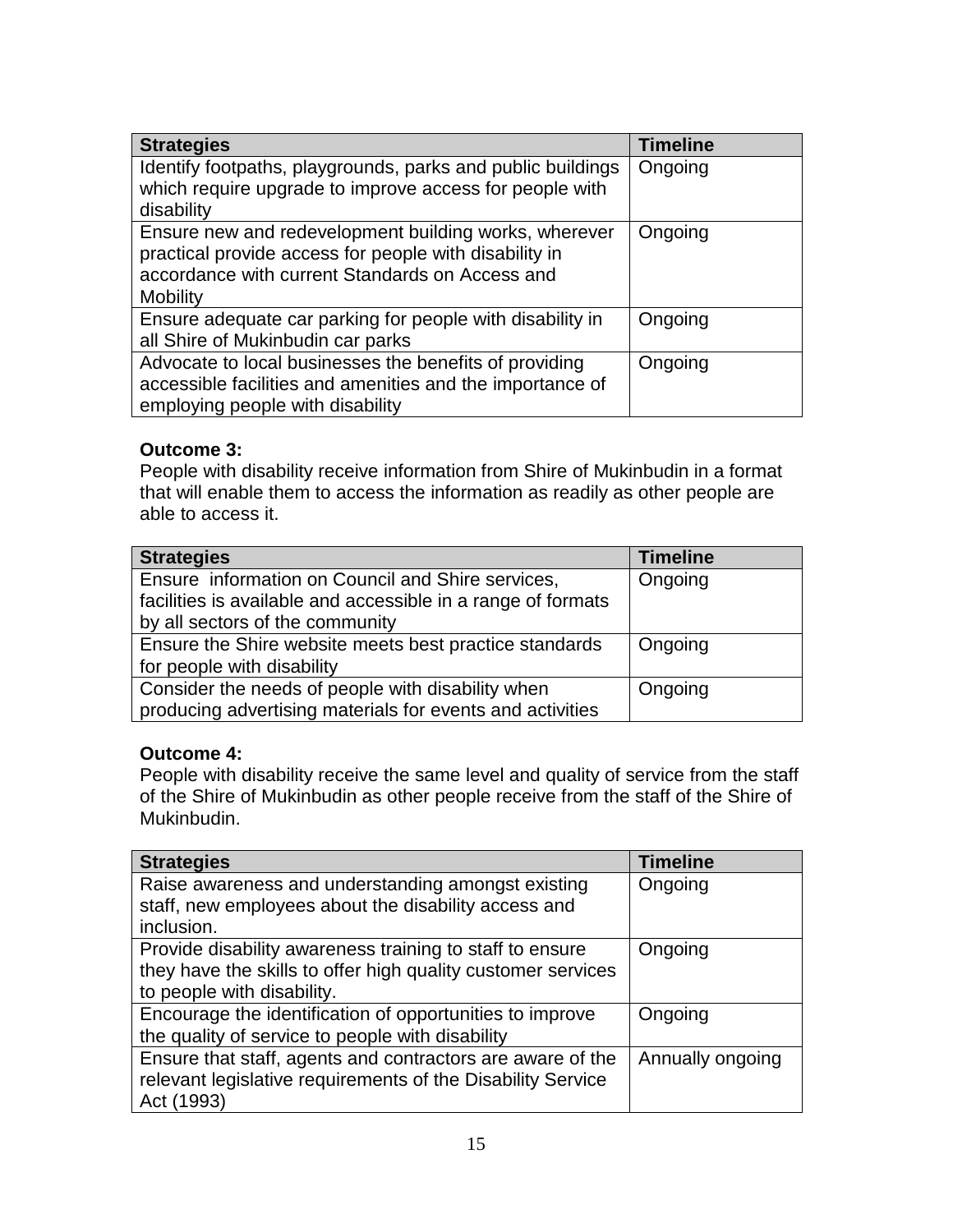# **Outcome 5:**

People with disability have the same opportunities as other people to make complaints to Shire of Mukinbudin.

| <b>Strategies</b>                                     | <b>Timeline</b> |
|-------------------------------------------------------|-----------------|
| Ensure the complaints policy and procedures are       | Ongoing         |
| accessible to people with disability and available in |                 |
| alternate formats upon request.                       |                 |
| Encourage feedback from community to assist with      | Ongoing         |
| removal of barriers and improvement of access.        |                 |

# **Outcome 6:**

People with disability have the same opportunities as other people to participate in any public consultation by the Shire of Mukinbudin.

| <b>Strategies</b>                                           | <b>Timeline</b> |
|-------------------------------------------------------------|-----------------|
| Ensure public consultation is accessible to all people with | Ongoing         |
| disability                                                  |                 |
| Ensure consultation is facilitated in an appropriate format | Ongoing as      |
| to enable all members of the community to comment on        | requested       |
| the DAIP and disability access issues.                      |                 |
| Raise awareness of opportunities for people with disability | Ongoing         |
| to participate in the public consultation.                  |                 |

#### **Outcome 7:**

People with disability have the same opportunities as other people to obtain and maintain employment with the Shire of Mukinbudin.

| <b>Strategies</b>                                           | <b>Timeline</b> |
|-------------------------------------------------------------|-----------------|
| Incorporate a statement on each position description and    | Ongoing         |
| job advertisement that the Shire is an equal opportunity    |                 |
| employer.                                                   |                 |
| Ensure the Shire has positive relationships with disability | Ongoing         |
| employment providers.                                       |                 |
| Undertake the monitoring of the needs of any Shire          | Ongoing as      |
| employee with a disability and to address those needs       | required        |
| where possible to maintain their employment.                |                 |
| Provide management and staff with support and training      | Ongoing         |
| on inclusion of people with disability in the workplace.    |                 |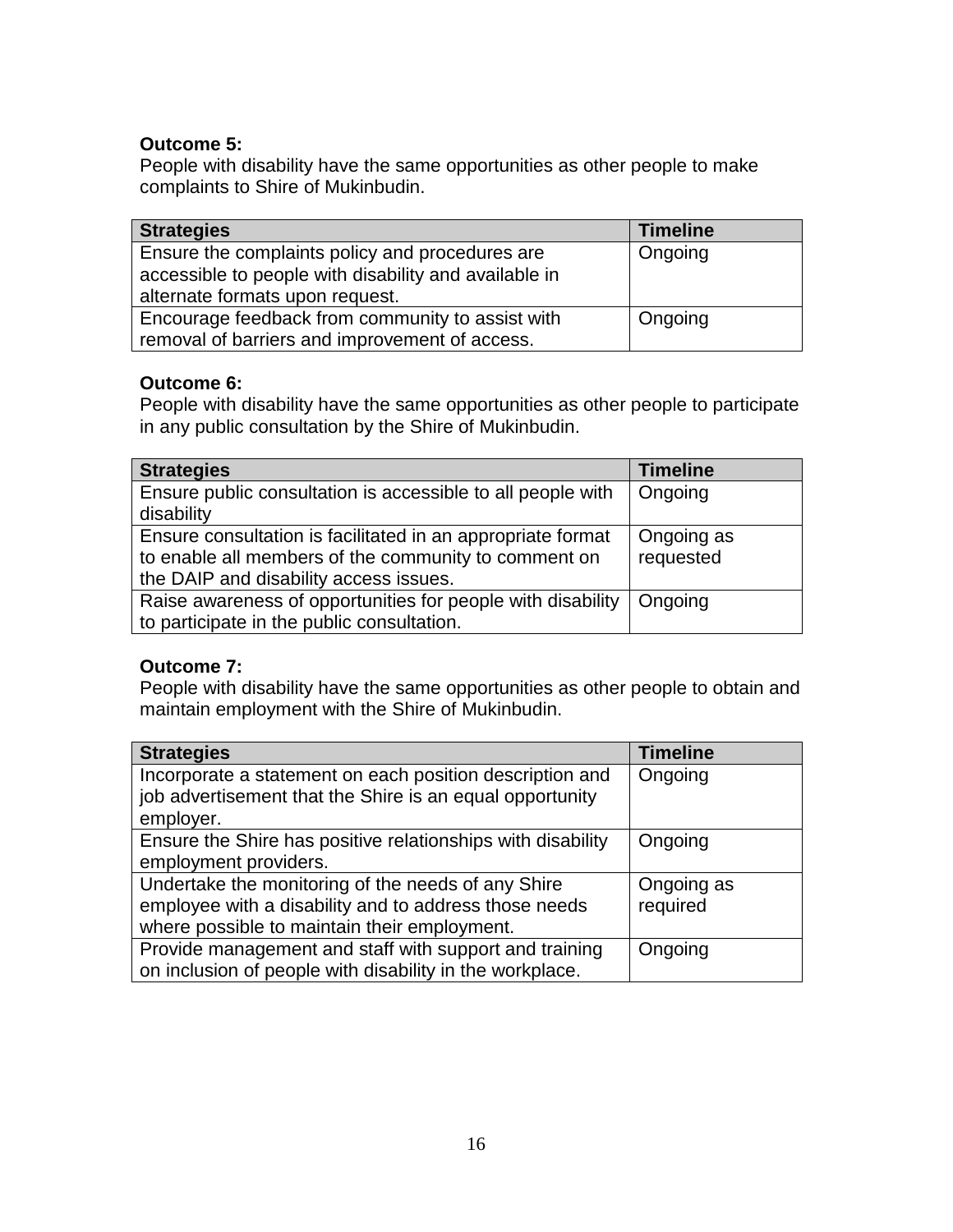# **APPENDIX 1: Progress and Achievements**

# **Progress since 2008 under the Disability Access and Inclusion Plan**

# **Outcome 1:**

**People with disability have the same opportunities as other people to access the services of, and any events organised or sponsored by the Shire of Mukinbudin:**

- The Shire Library has increased the number of audio books (talking books) and large print books held at the library, and these are regularly rotated through the WA LISA rotation program. These books are located at easily accessible levels and are well signed;
- Successful uploading of the Shire's DAIP onto the website;
- Positive relationships developed between other Shires through NEWROC grouping allowing a central exchange point of ideas and developments;
- Spring Festival and other events where community has involvement are held at the Mukinbudin Sporting Complex, Bowling Club or Shire Chambers, depending on numbers to facilitate persons with mobility disability, a main cause of disability within the Shire.

# **Outcome 2:**

### **People with disability have the same opportunities as other people to access the buildings and other facilities provided by the Shire of Mukinbudin:**

- Access ramps from footpaths to road surface have been provided in certain areas;
- Auto door has been installed at the main entrance to the Shire offices;
- Pram ramps to allow minimal trip hazard from road to footpath;
- Disabled toilet signage is provided to appropriate standard.

# **Outcome 3:**

#### **People with disability receive information from Shire of Mukinbudin in a format that will enable them to access the information as readily as other people are able to access it:**

- The Shire advertised through the local Council newsletter that Council information is available in alternative formats upon request;
- Staff are aware of how to reformat information to assist people to access Shire information.

# **Outcome 4:**

**People with disability receive the same level and quality of service from the staff of the Shire of Mukinbudin as other people receive from the staff of the Shire of Mukinbudin:**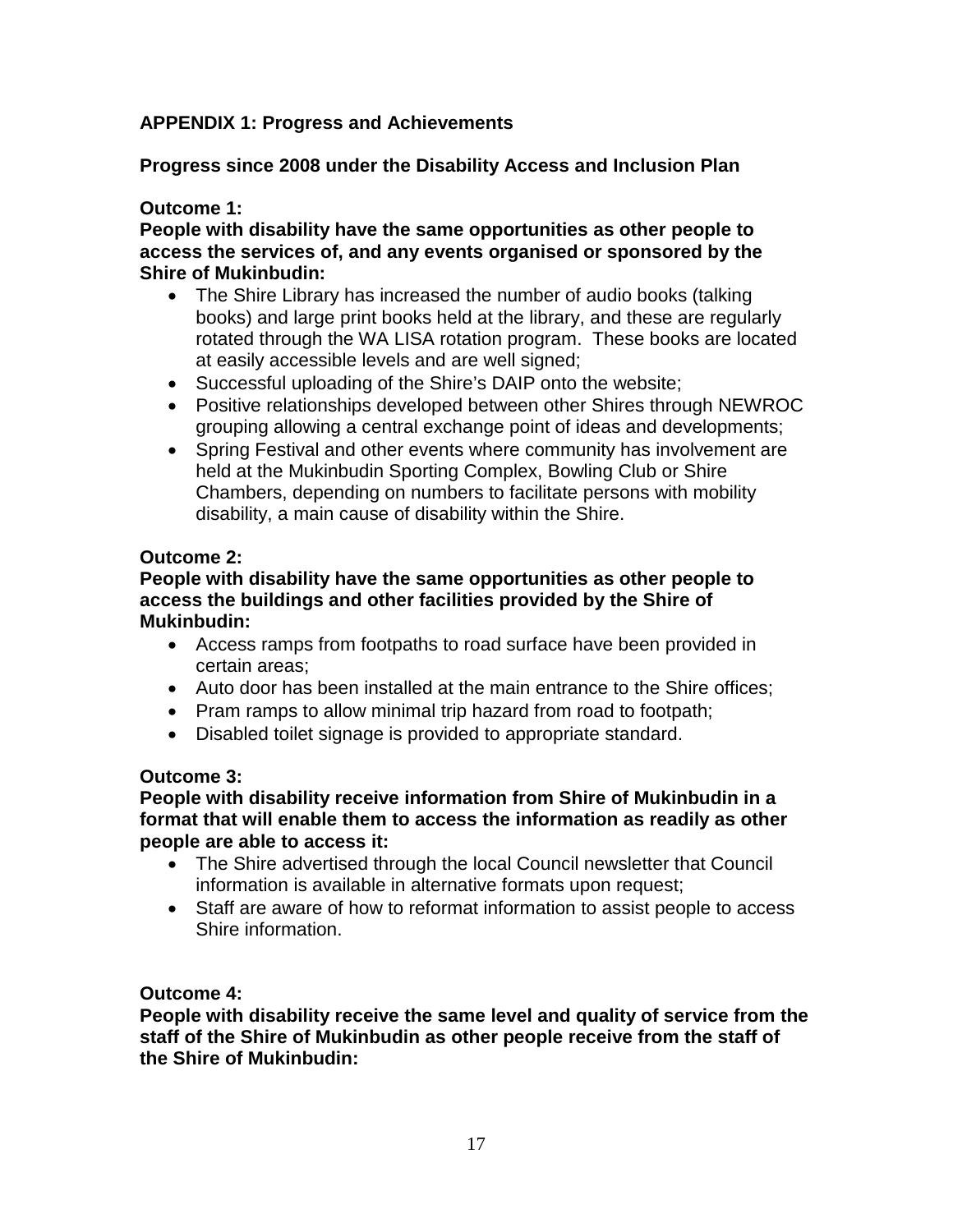• Shire staff continue to assist persons to help arrange travel to essential service, access books and audio for their enjoyment and to assist in understanding information.

# **Outcome 5:**

#### **People with disability have the same opportunities as other people to make complaints to Shire of Mukinbudin.**

- The Shire provides information through public documents regarding all Council agreed new works;
- On election days the Shire ensures that buildings are accessible and that modified polling booths are in place;
- The Shire staff have proven themselves to be most understanding and very giving in assistance towards people with disability.

# **Outcome 6:**

#### **People with disability have the same opportunities as other people to participate in any public consultation by the Shire of Mukinbudin.**

- Shire staff and officers have assisted people with disabilities to access and be included in all Council discussions and functions on request;
- Staff provide and explain the purpose of the Council function or meetings in a professional manner.

# **Outcome 7:**

# **People with disability have the same opportunities as other people to obtain and maintain employment with the Shire of Mukinbudin:**

- Equal Opportunity Statements included in job advertisements;
- Opportunities for volunteering presented to persons with disability;
- Applications accepted from persons with disability and two persons with identified disability interviewed;
- Staff training in the employment of person with disability.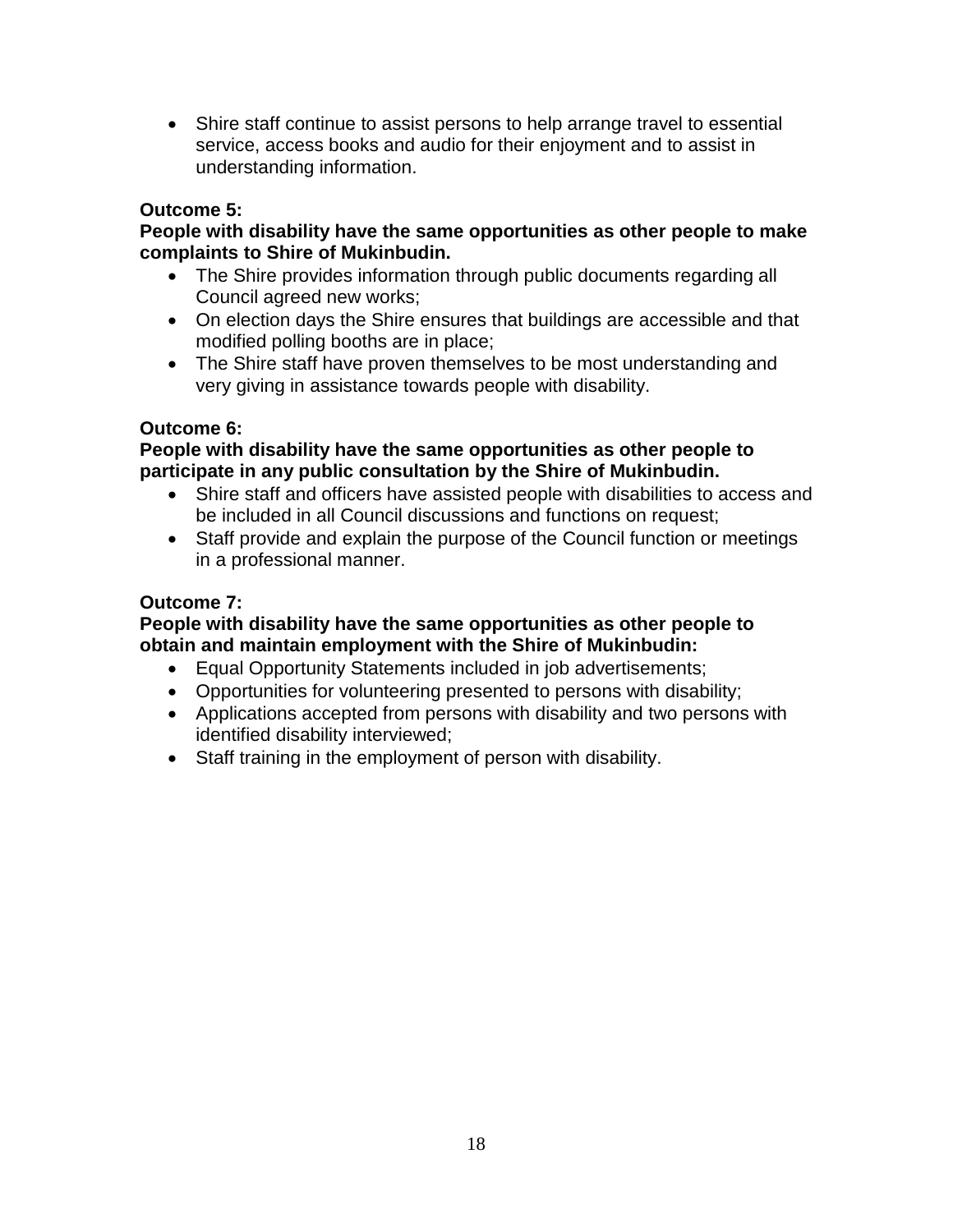#### **Implementation Plan 2019 - 2024**

The Implementation Plan itemizes what the Shire of Mukinbudin will be undertaking in 2018-2023 to improve access and inclusion to Shire services, information and facilities for people with disabilities.

The Implementation Plan is presented using a table to outline the:

- individual tasks being undertaken;
- timeline for completion of the individual tasks;
- officer position or part of the public authority with responsibility for completing the individual tasks; and
- the broad strategy that the individual tasks are supporting.

As outlined in the Shire of Mukinbudin's DAIP, many of the broad strategies will not be completed in 2019-2024; however individual tasks to support the achievement of those strategies may well be undertaken in part or whole in 2019- 2024 through the Implementation Plan.

In the event some of the broad strategies will not be achieved in 2019-2024 they will be supported by tasks outlined in future Implementation Plans.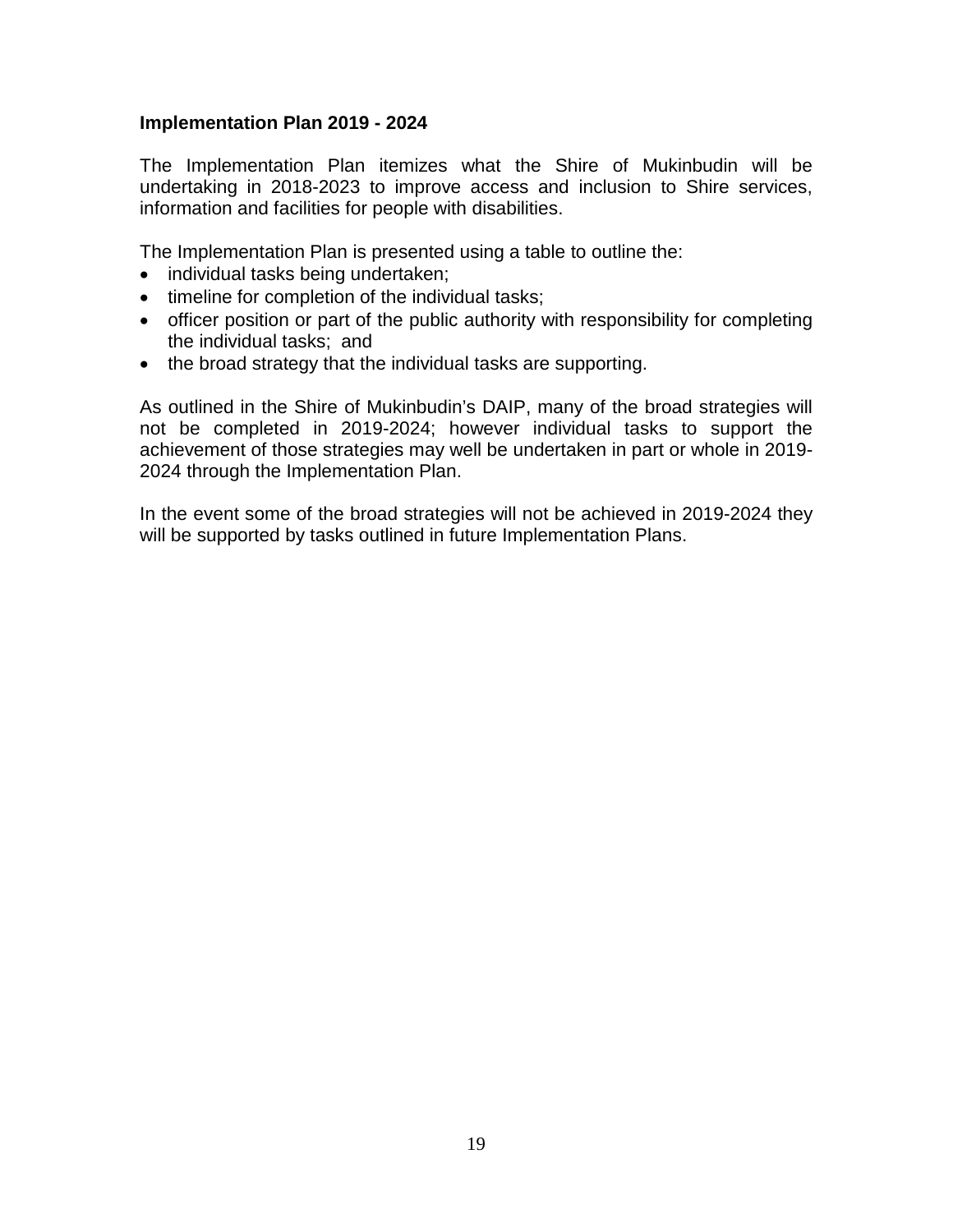# **Outcome One:**

**People with disability have the same opportunities as other people to access the services of, and any events organized or sponsored by the Shire of Mukinbudin.**

| <b>Strategies</b>            | <b>Task</b>  |                                                                | <b>Timeline</b> | <b>Responsibility</b> |
|------------------------------|--------------|----------------------------------------------------------------|-----------------|-----------------------|
| Consult people with          | ✓            | Shire staff to document all concerns and requests and          | Annually        | All staffs and        |
| disability on their need for |              | report to the appropriate shire officer where disability       |                 | Management            |
| services and the             |              | access and inclusion is not being fully met or can be          |                 |                       |
| accessibility of current     |              | improved                                                       |                 |                       |
| services                     | $\checkmark$ | Bring up the topic of access and inclusion at all              |                 |                       |
|                              |              | meetings attended by staff and councilors.                     |                 |                       |
| Monitor the Shire services   | $\checkmark$ | Staff to be encouraged to speak about access and               | Ongoing         | Management            |
| to ensure equitable          |              | inclusion issues in all services performed by the Shire        |                 |                       |
| access and inclusion         | $\checkmark$ | Staff to be invited to bring up identified concerns about      |                 |                       |
|                              |              | access and inclusion                                           |                 |                       |
|                              |              | $\checkmark$ Rectify identified concerns and have a feedback   |                 |                       |
|                              |              | mechanism in place                                             |                 |                       |
| Promote the inclusion of     | $\checkmark$ | Incorporate the objectives and strategies of the DAIP          | Ongoing         | Management            |
| the DAIP values and goals    |              | into the Shires Strategic Plan                                 |                 |                       |
| into other Shire plans and   | $\checkmark$ | Monitor new and reviewed Shire plans where DAIP                |                 |                       |
| strategies                   |              | values can be incorporated                                     |                 |                       |
| Ensure that as far as        | $\checkmark$ | That public events within the Shire are planned                | Ongoing         | Management            |
| possible and practicable,    |              | incorporating the 'Creating Accessible Events                  |                 |                       |
| all events within the Shire  |              | Checklist'                                                     |                 |                       |
| are accessible and           | ✓            | That privately run events are introduced to the                |                 |                       |
| inclusive to people with     |              | 'Creating Accessible Events Checklist' and encouraged          |                 |                       |
| disability                   |              | to implement                                                   |                 |                       |
| Engage with the 'You're      | $\checkmark$ | Nominate staff to liaise with 'You're welcome' at              | Ongoing         | Management            |
| welcome' at AccessWA to      |              | AccessWA to prepare for and initiate a site visit to the       |                 |                       |
| assist with implementing     |              | Shire to identify accessible places and building               |                 |                       |
| and broadcasting the         |              | $\checkmark$ Encourage businesses and groups to be part of the |                 |                       |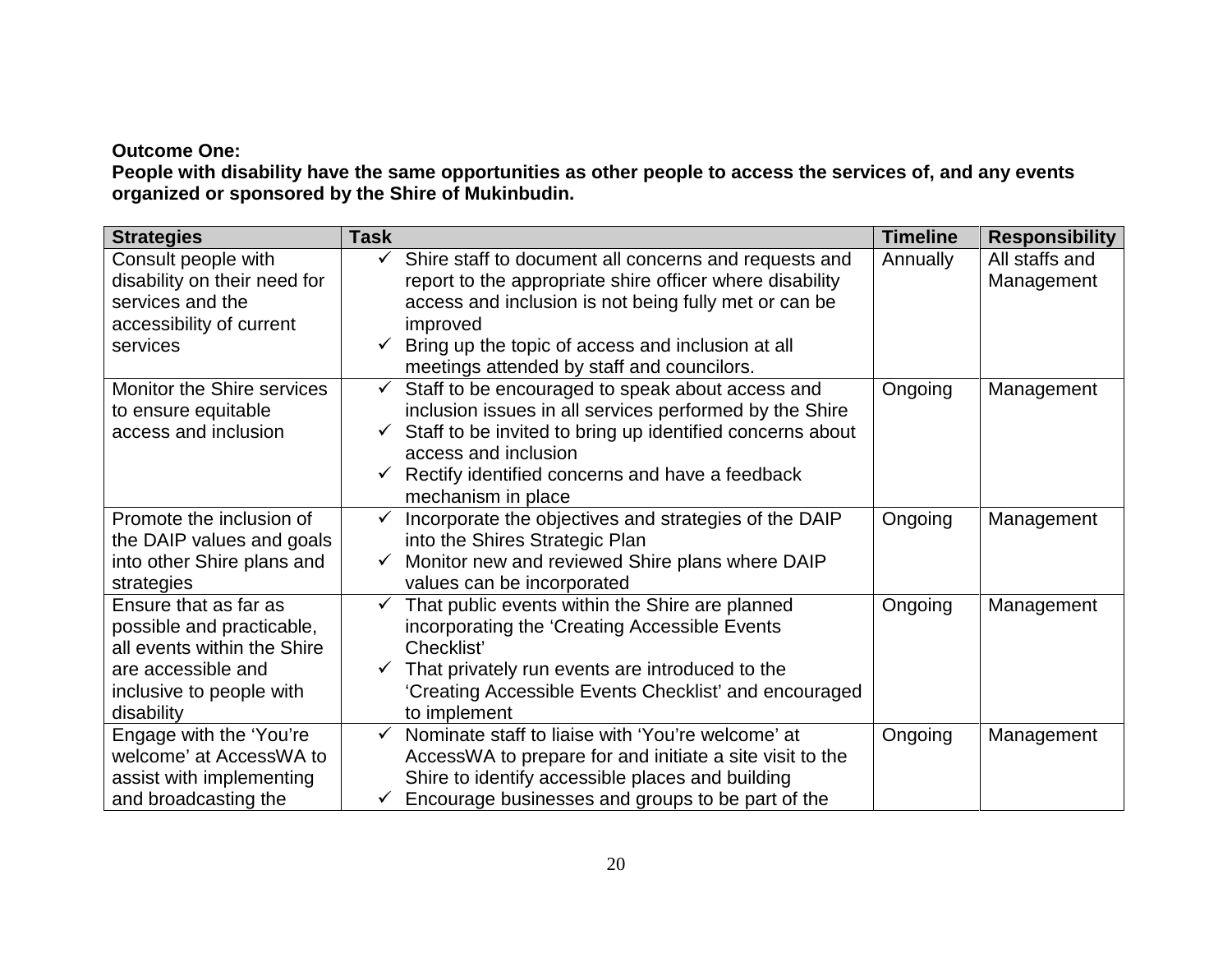| shire's access and<br>inclusion for people with<br>disabilities and to promote<br>this to businesses and | 'You're Welcome' package<br>Update the website to better broadcast the shires<br>$\checkmark$<br>'You're Welcome' features |  |
|----------------------------------------------------------------------------------------------------------|----------------------------------------------------------------------------------------------------------------------------|--|
| groups within the shire                                                                                  |                                                                                                                            |  |

# **Outcome Two:**

#### **People with disability have the same opportunities as other people to access the buildings and other facilities provided by the Shire of Mukinbudin.**

| <b>Strategies</b>          | Task         |                                                                        | <b>Timeline</b> | <b>Responsibility</b> |
|----------------------------|--------------|------------------------------------------------------------------------|-----------------|-----------------------|
| Public building            |              | Inspection of public building to include review of                     | Continuing      | PEHO and              |
| inspections to also        |              | access for persons with mobility disabilities                          |                 | Handyman              |
| consider standards for     |              | Incorporate into inspection reports submissions for                    |                 |                       |
| access and requested       |              | funding to implement access upgrades                                   |                 |                       |
| additional needs for       | $\checkmark$ | Discuss with people using buildings at time of                         |                 |                       |
| access                     |              | inspection about any access issues                                     |                 |                       |
| Redevelopment building     |              | $\checkmark$ That the Shires building officer is involved at the early | Continuing      | PEHO and CEO          |
| works to have where        |              | building design stage to ensure compliance with the                    |                 |                       |
| practical mobility         |              | disability requirements in buildings                                   |                 |                       |
| disability access and      | $\checkmark$ | Whilst new building projects are being work-shopped                    |                 |                       |
| disability access where    |              | that consultation is done to invite comment on access                  |                 |                       |
| required                   |              | and inclusion matters                                                  |                 |                       |
| New building works have    |              | That the Shires building officer is involved at the early              | Continuing      | PEHO and CEO          |
| mobility disability access |              | building design stage to ensure compliance with the                    |                 |                       |
| and disability access      |              | disability requirements in buildings                                   |                 |                       |
| where required             |              | Whilst new building projects are being work-shopped                    |                 |                       |
|                            |              | that consultation is done to invite comment on access                  |                 |                       |
|                            |              | and inclusion matters                                                  |                 |                       |
| Advocate to local          | ✓            | Introduce to existing and new businesses in the Shire                  | Continuing      | PEHO and CEO          |
| businesses the benefits    |              | a 'You're welcome' kit and promote the benefits                        |                 |                       |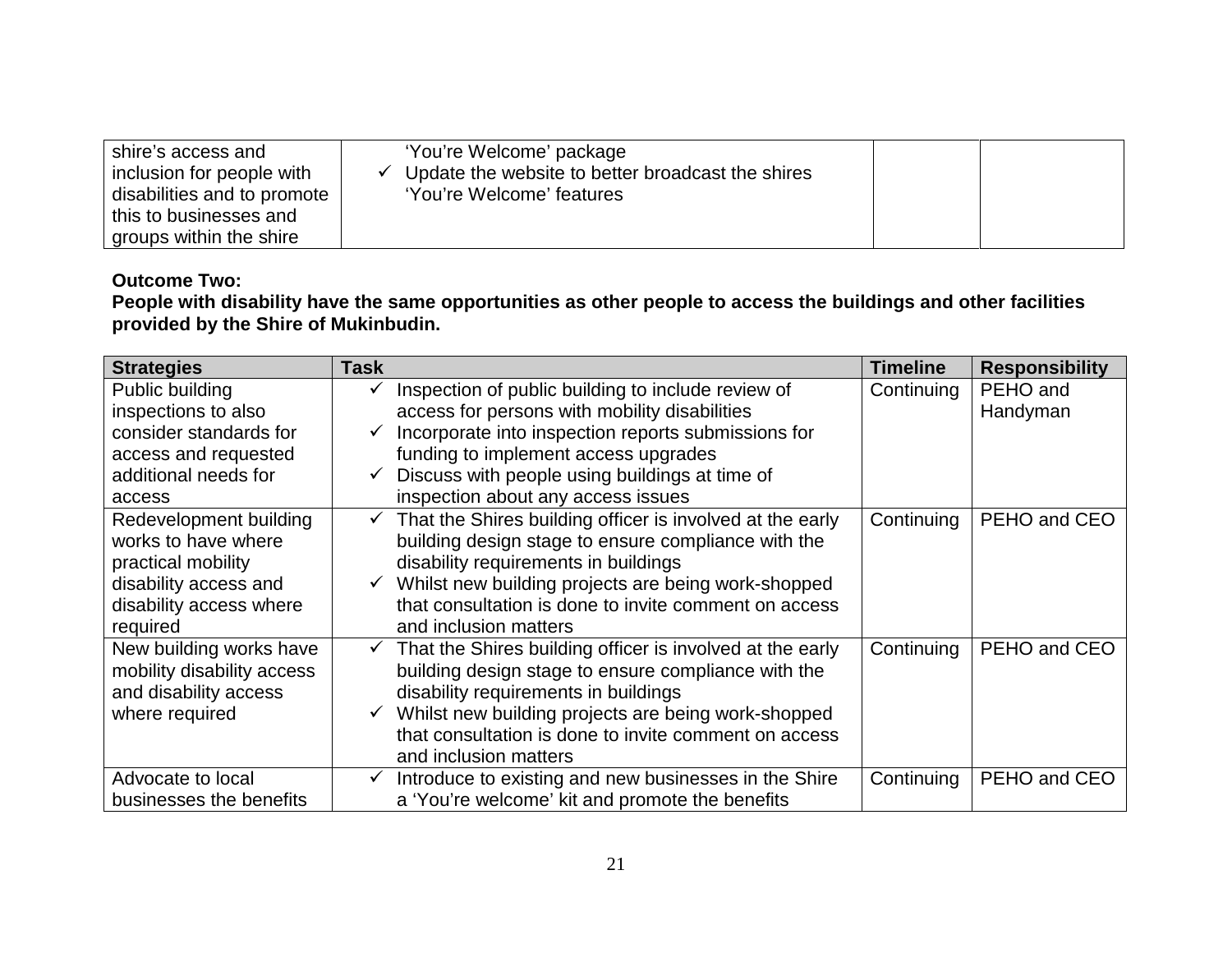| of accessible venues and<br>the importance where | Invite local businesses to participate in 'You're<br>welcome' onsite inspections |  |
|--------------------------------------------------|----------------------------------------------------------------------------------|--|
| identified of requirements                       |                                                                                  |  |
| for disabled access                              |                                                                                  |  |

# **Outcome Two (Continued):**

**People with disabilities have the same opportunities as other people to access the buildings and other facilities provided by the Shire of Mukinbudin.**

| <b>Strategies</b>           | <b>Task</b> |                                                        | <b>Timeline</b> | <b>Responsibility</b> |
|-----------------------------|-------------|--------------------------------------------------------|-----------------|-----------------------|
| Engage with the 'You're     |             | Arrange inspections with the 'You're welcome' staff    | 2014            | PEHO and              |
| welcome' at AccessWA to     |             | from AccessWA to identify access and inclusion         |                 | <b>CEO</b>            |
| assist with implementing    |             | positives and negatives and strive towards listing the |                 |                       |
| and broadcasting the        |             | Shire as an accessible and inclusive destination       |                 |                       |
| Shires access and           |             |                                                        |                 |                       |
| inclusion for people with   |             |                                                        |                 |                       |
| disabilities and to promote |             |                                                        |                 |                       |
| this to businesses and      |             |                                                        |                 |                       |
| groups within the Shire     |             |                                                        |                 |                       |

# **Outcome Three:**

**People with disabilities receive information from Council in a format that will enable them to access the information as readily as other people are able to access it.**

| <b>Strategies</b>         | <b>Task</b> |                                                      | <b>Timeline</b> | <b>Responsibility</b> |
|---------------------------|-------------|------------------------------------------------------|-----------------|-----------------------|
| Make available Council    |             | Provide staff with access to information that assist | Continuing      | CEO and               |
| and Shire information on  |             | with digital document reformatting                   |                 | Administration        |
| request in suitable       |             | Provide staff with access to alternative avenues of  |                 | staff                 |
| electronic form to assist |             | communications such as computer enhanced             |                 |                       |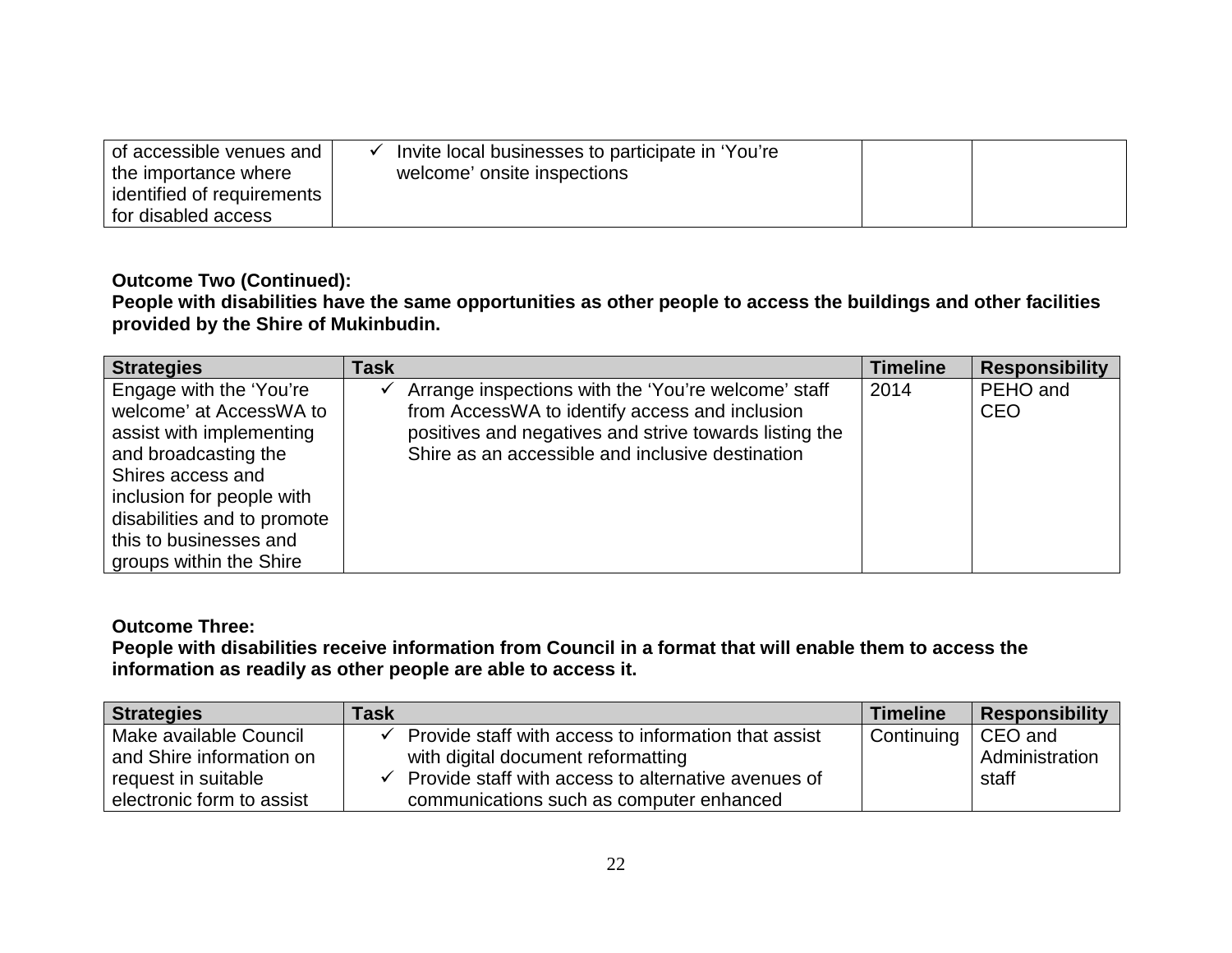| visually and hearing<br>impaired persons to easily<br>understand information<br>published                                                                                                                     | speaking documents<br>Liaise with the telecentre staff to highlight available<br>$\checkmark$<br>technology for the needs of people with hearing and<br>visual disabilities                                                                                                                                              |            |                                    |
|---------------------------------------------------------------------------------------------------------------------------------------------------------------------------------------------------------------|--------------------------------------------------------------------------------------------------------------------------------------------------------------------------------------------------------------------------------------------------------------------------------------------------------------------------|------------|------------------------------------|
| When information is<br>available in physical form<br>that it is easily accessible<br>and also available in<br>another format on request<br>to assist persons to easily<br>understand information<br>published | That paper copies of public accessible documents are<br>$\checkmark$<br>provided on request in an agreeable format such but<br>not limited to CDROM to permit formatting of text<br>and/or speaking document ability via a PC<br>All public documents to be made available at the<br>$\checkmark$<br>Shire front counter | Continuing | CEO and<br>Administration<br>staff |

# **Outcome Four:**

**People with disabilities receive the same level and quality of service from Council staff as other people receive from the staff of Council.**

| <b>Strategies</b>            | <b>Task</b>  |                                                       | <b>Timeline</b> | <b>Responsibility</b>       |
|------------------------------|--------------|-------------------------------------------------------|-----------------|-----------------------------|
| That shire staff are         |              | Maintain the existing confidence and professionalism  | Continuing      | CEO and                     |
| confident and professional   |              | of Shire staff in dealings with customers and warrant |                 | <b>Administration staff</b> |
| when interacting with        |              | this for future employees. Education resources        |                 |                             |
| persons with disabilities    |              | available through DSC, WALGA and other suitable       |                 |                             |
|                              |              | education assets will be used                         |                 |                             |
| Staff to be encouraged to    | $\checkmark$ | Encourage staff at the appropriate staff meetings to  | Continuing      | CEO, Administration         |
| identify any areas where     |              | raise access and inclusion issues that could need     |                 | staff and 'outside'         |
| the quality of service to    |              | investigation                                         |                 | staff                       |
| people with disabilities can |              |                                                       |                 |                             |
| be initiated and/or          |              |                                                       |                 |                             |
| improved                     |              |                                                       |                 |                             |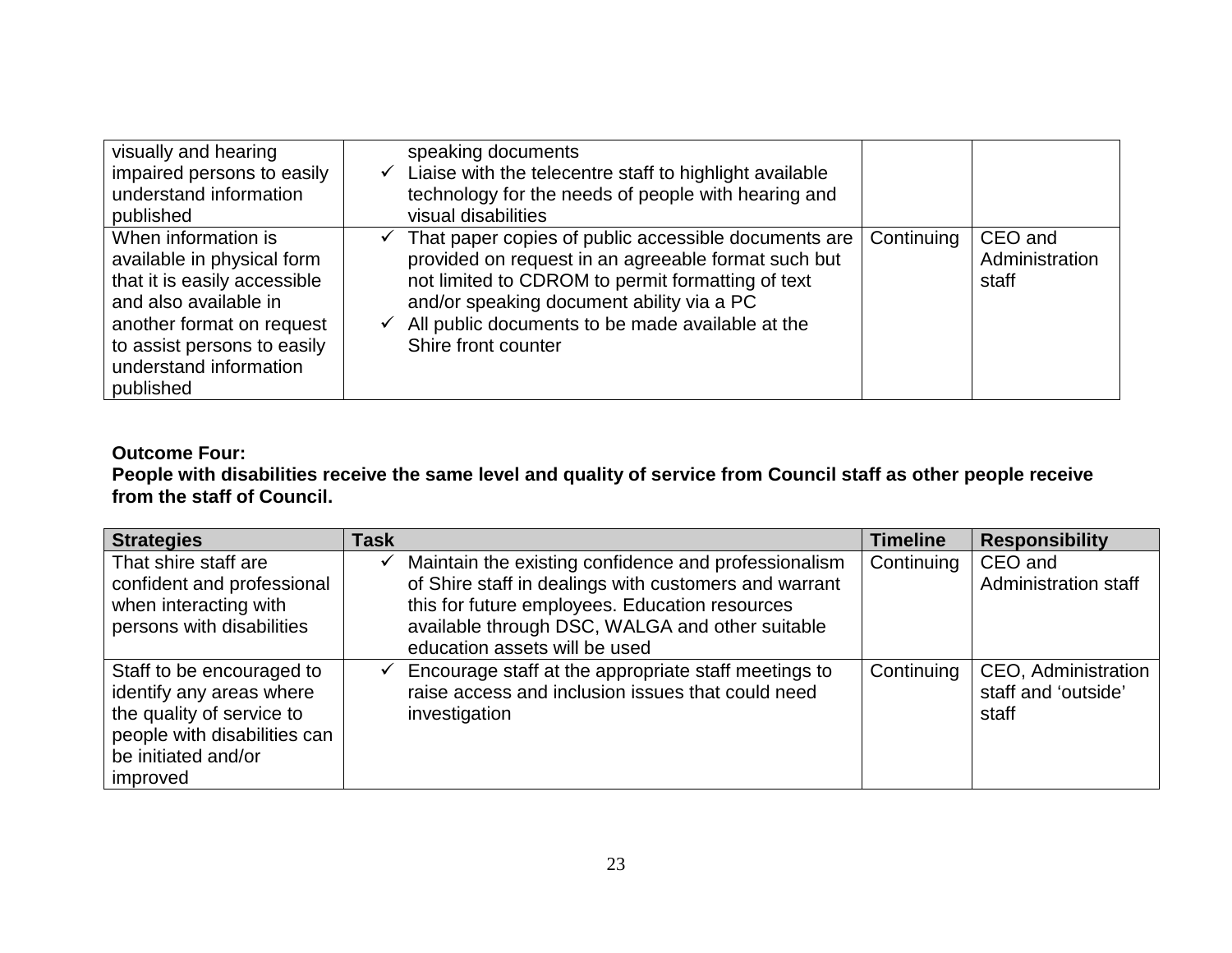# **Outcome Five: People with disabilities have the same opportunities as other people to make complaints to Council.**

| <b>Strategies</b>                                                                                                                                                   | <b>Task</b> |                                                                                                                                                                                                                                                     | <b>Timeline</b>                                                            | <b>Responsibility</b>             |
|---------------------------------------------------------------------------------------------------------------------------------------------------------------------|-------------|-----------------------------------------------------------------------------------------------------------------------------------------------------------------------------------------------------------------------------------------------------|----------------------------------------------------------------------------|-----------------------------------|
| Maintain the existing and<br>future staff confidence and<br>professionalism to interact<br>with persons with<br>disabilities when<br>complaints are being<br>lodged | ✓           | Maintain the existing confidence and professionalism<br>of Shire staff in dealings with customers and warrant<br>this for future employees. Education resources<br>available through DSC, WALGA and other suitable<br>education assets will be used | Continuing<br>development<br>and training<br>and<br>mentoring<br>new staff | CEO, Senior<br><b>Admin Staff</b> |
| Make available on request<br>mediums suitable for<br>persons with disability to<br>lodge complaints                                                                 | ✓           | Maintain the existing and new staff capabilities to<br>assist people where appropriate with methods for<br>making complaints that suit individual needs                                                                                             | Continuing<br>development<br>and training<br>and<br>mentoring<br>new staff | CEO, Senior<br><b>Admin Staff</b> |

# **Outcome Six: People with disabilities have the same opportunities as other people to participate in any public consultation by Council.**

| <b>Strategies</b>         | Task         |                                                      | <b>Timeline</b> | <b>Responsibility</b> |
|---------------------------|--------------|------------------------------------------------------|-----------------|-----------------------|
| Public consultation is    | $\checkmark$ | Include in notifications of public consultation the  | Continuing      | CEO, Admin staff      |
| facilitated in suitable   |              | option to request a building suitable for particular | as needed       |                       |
| buildings to permit       |              | access                                               |                 | CEO, PEHO &           |
| inclusion of persons with | $\checkmark$ | Plan meetings in buildings best suited to achieve    |                 | Admin staff           |
| mobility disabilities     |              | maximum inclusion of all persons with                |                 |                       |
|                           |              | consideration of maximum number allowed              |                 |                       |
| On request that suitable  | $\checkmark$ | Include in notifications of public consultation the  | Continuing      | CEO, Admin staff      |
| technology is made        |              | option to request technology/devices that will       | as needed       |                       |